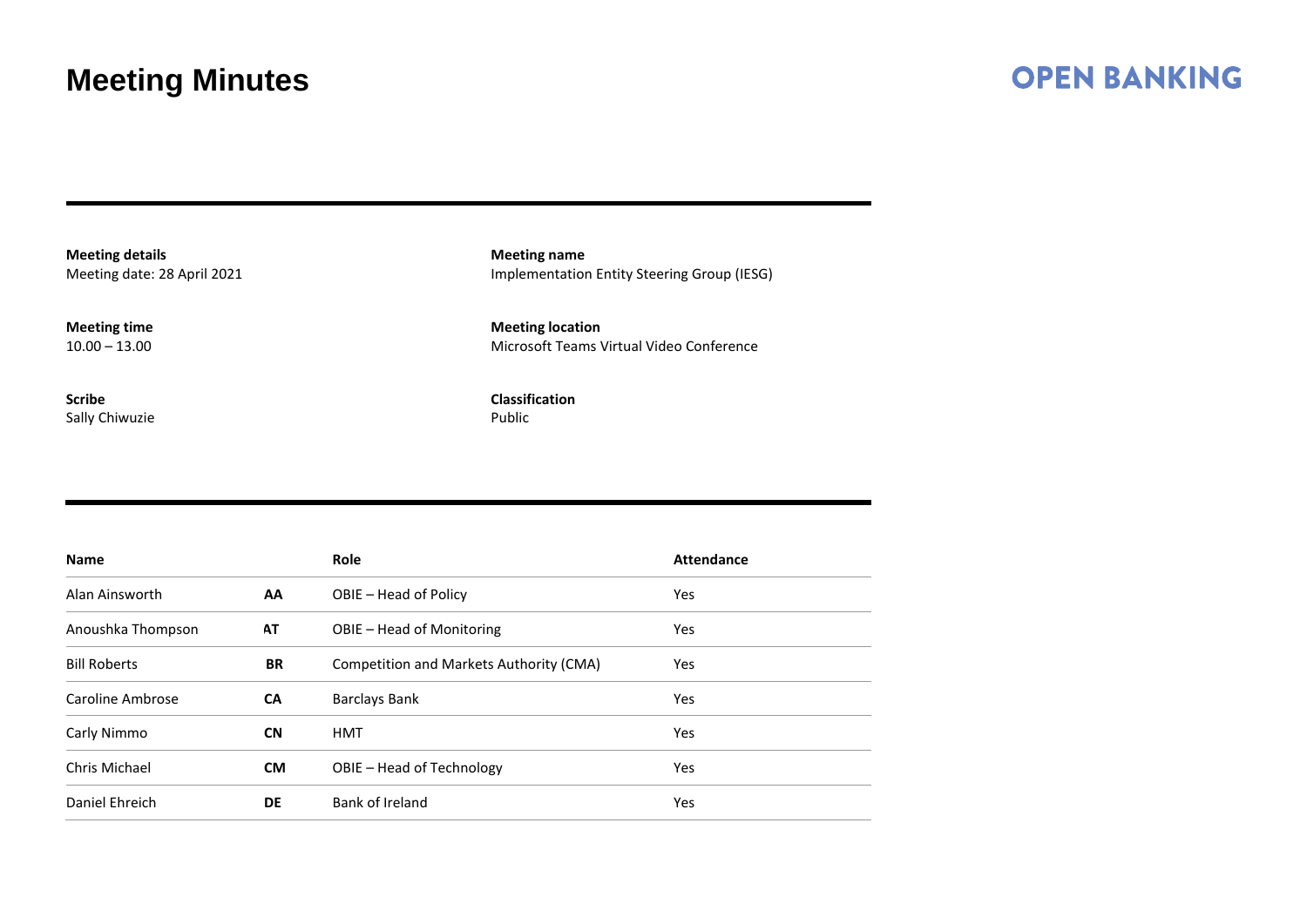| Ed Colley                | EC         | OBIE - Programme Director           | Yes |  |
|--------------------------|------------|-------------------------------------|-----|--|
| Faith Reynolds           | <b>FR</b>  | Independent Consumer Representative | Yes |  |
| Fiona Hamilton           | <b>FH</b>  | Head of Standards - OBIE            | Yes |  |
| Gary Sheen               | GS         | <b>Tesco Bank</b>                   | Yes |  |
| Gavin Littlejohn         | GL         | Fintech Representative              | Yes |  |
| Ghela Boskovich          | <b>GB</b>  | Fintech Representative              | Yes |  |
| <b>Hetal Popat</b>       | HP         | <b>HSBC</b>                         | Yes |  |
| lan Major                | IM         | TPP Representative                  | Yes |  |
| Imran Gulamhuseinwala    | IG         | OBIE - Trustee/Chair                | Yes |  |
| <b>Kate Frankish</b>     | <b>KF</b>  | <b>PSR</b>                          | Yes |  |
| Mark Chidley             | <b>MCH</b> | Independent SME Representative      | Yes |  |
| Matt Cox                 | МC         | Nationwide                          | Yes |  |
| Nicola Patricia McCleery | <b>NPM</b> | Danske Bank                         | Yes |  |
| Phillip Mind             | <b>PM</b>  | <b>UK Finance</b>                   | Yes |  |
| <b>Richard Mould</b>     | <b>RM</b>  | OBIE (Guest)                        | Yes |  |
| <b>Richard Newman</b>    | <b>RN</b>  | OBIE - Chief of Staff               | Yes |  |
| Robert White             | <b>RW</b>  | Santander                           | Yes |  |
| Roy Hutton               | <b>RH</b>  | Allied Irish Bank                   | Yes |  |
| Sally Chiwuzie           | <b>SC</b>  | <b>OBIE IESG Secretariat</b>        | Yes |  |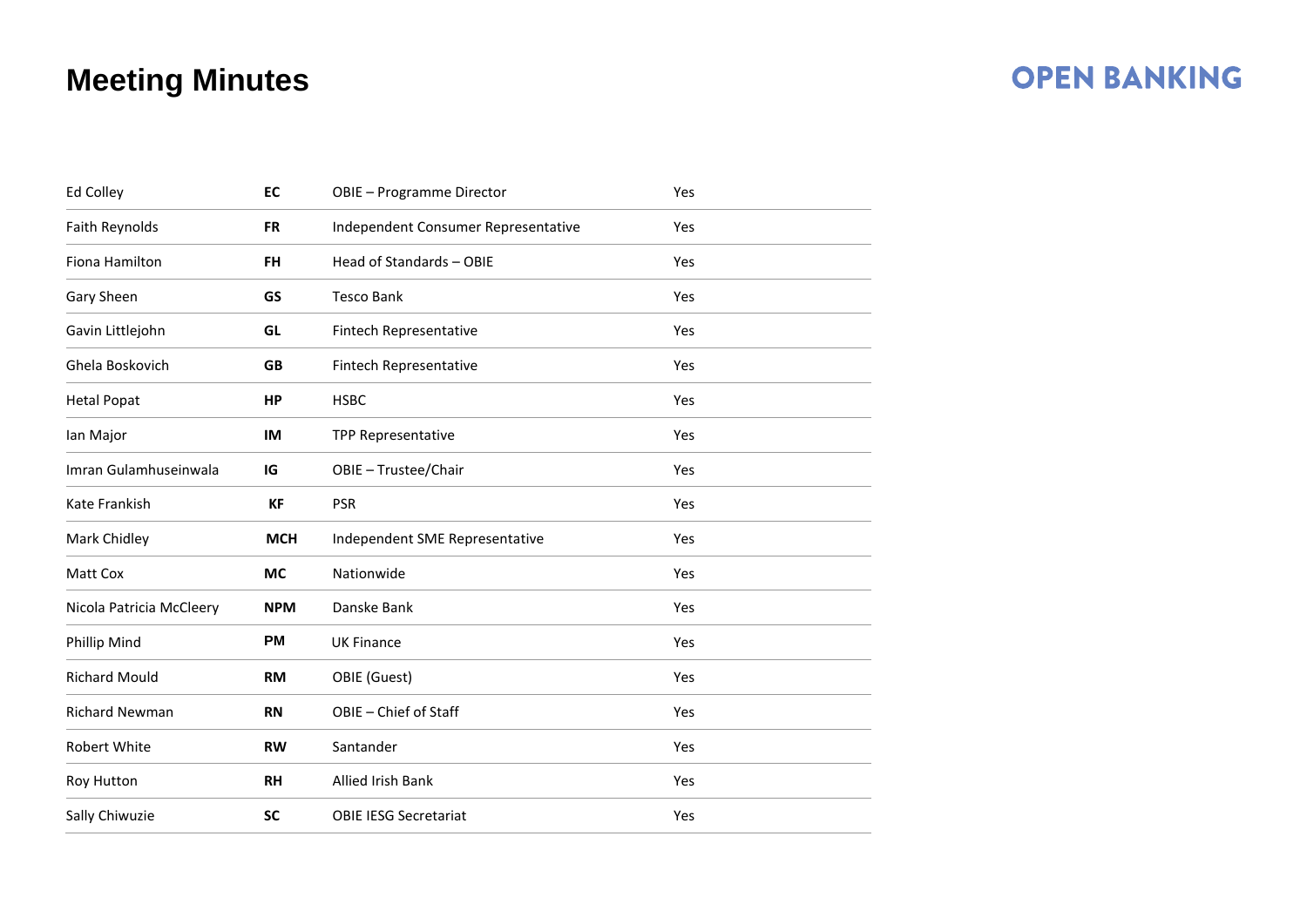## **OPEN BANKING**

| <b>TS</b><br><b>Thaer Sabri</b> |            | <b>Electronic Money Association</b> | Yes                       |
|---------------------------------|------------|-------------------------------------|---------------------------|
|                                 |            |                                     |                           |
| <b>Apologies</b>                |            |                                     |                           |
| <b>Name</b>                     |            | <b>Role</b>                         | <b>Delegate</b>           |
| Daniel Globerson<br>DG          |            | NatWest Group                       | Stephen Wright (SW)       |
| Helene Oger-Zaher               | <b>HOZ</b> | <b>FCA</b>                          | Tabitha Rendall (TR)      |
| Simon McDougall                 | <b>SMD</b> | Information Commissioners Office    | Jenny Vega Destello (JVD) |
| Stephen Smith                   | SS         | Lloyds Banking Group                | Richard Rous (RR)         |

#### **No. Agenda item**

#### **1.a – 1.b HOUSEKEEPING: MINUTES AND ACTION LOG**

- 1.1. **IG** welcomed IESG members to the Microsoft Teams virtual video conference.
- 1.2. **IG** stated that there are AOB items EBA Guidelines re AML and another is future of the transition process, which **BR** and **PM** would be briefing IESG members about.
- 1.3. **IG** stated that **FR** is leaving and will recuse herself of any payment discussions as it is her last IESG before she moves on to the PSR. **FR** thanked IESG members for her time spent working as part of the group.
- 1.4. With regard to the minutes, **IG** stated that there were non-contentious comments received from **RR** and last-minute comments from FR which were being reviewed by **SC**. **IG** approved the minutes, asking **SC** to ensure that **FR**'s comments were in line with the recording.

#### *APPROVAL – IESG\_APR\_LOG\_097 – March IESG Minutes - IG approved the minutes from the March IESG.*

1.5. **IG** moved on to the actions on slide 20.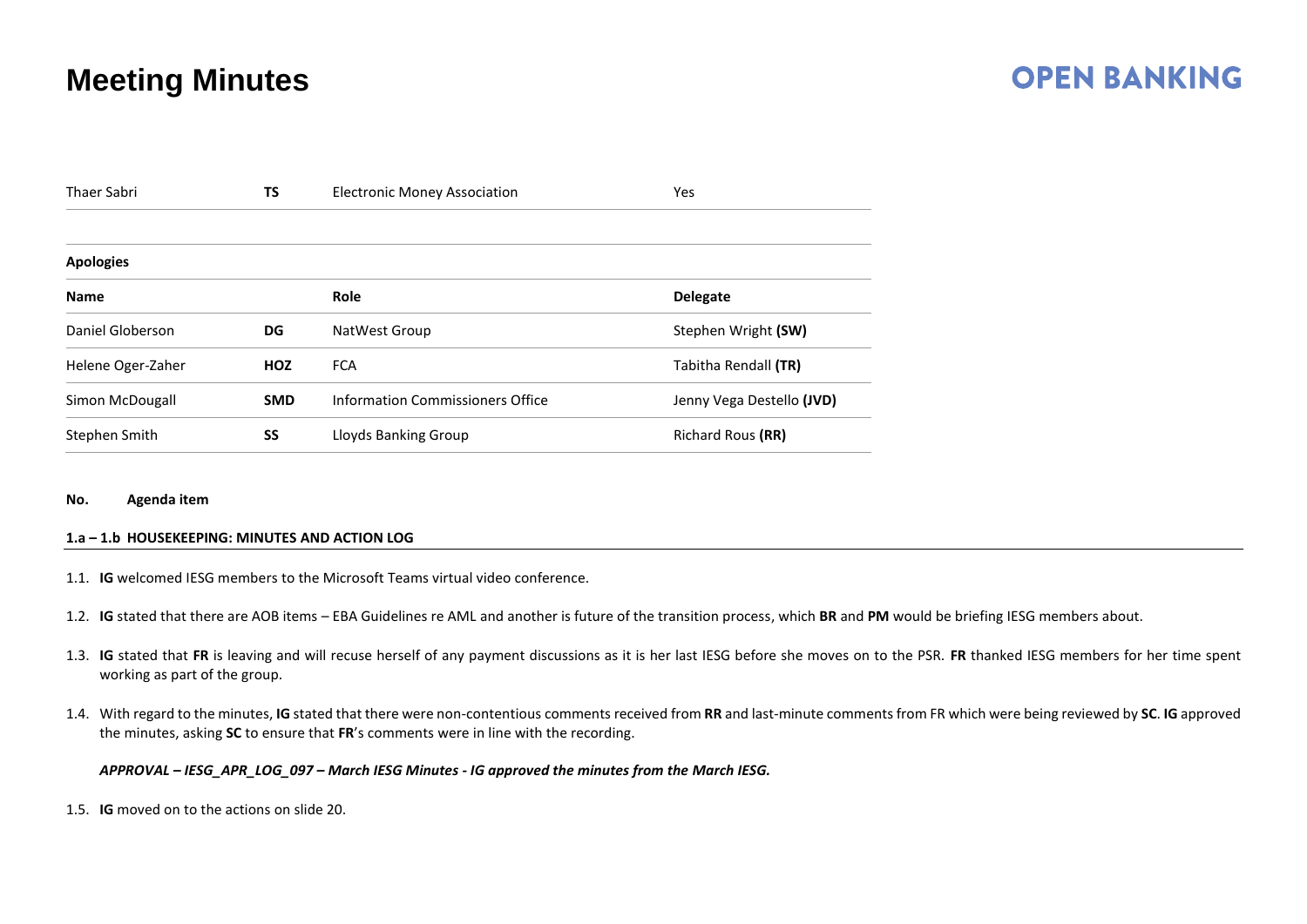### **OPEN BANKING**

- 1.6. **IG** informed IESG members that actions #488 and #491 *(OBIE Status Report - EC to think about how payment growth can be reported (potentially through the reporting dashboards). This will be taken through PMG, discussed with the CMA9 and brought back as a proposal to IESG)* are duplicates with apologies from SC.
- 1.7. **IG** stated that action **#490** *( EURC - AA to advise on appropriateness of the frequency of the End User Risk Committee (EURC))* was included in the pack as a verbal update.
- 1.8. **IG** informed IESG members that actions #492 *(Roadmap forecast as at March 2021 - AA to put together a consolidated view of the outstanding Trustee actions to enable visibility of the current implementation activities)* was in the pack for discussion and on this basis, the action could be closed.
- 1.9. Regarding action #*493 (VRP Proposition and OBIE Standards v3.1.8 – This was approved at the March IESG with IG asking that consideration is given to ensuring that there is a link or page that takes account of known issues)*, **IG** informed IESG members that this had been resolved by **FH** ad could, therefore, now be closed.
- 1.10. Finally, regarding action #494 *(VRP Proposition and OBIE Standards v3.1.8 - Clarify the voting with TDA on this to ensure that Santander's position was not misrepresented),* **IG** explained that this had been clarified and could be closed.

#### **ACTIONS**

| <b>Action Number</b> | <b>Date Raised</b> | Owner   | <b>Description</b>                                                                                                                                                                                                                                                                                                                                                                                               | <b>Notes</b>                                                                                                                                                                                                                                                                                                                                                                                                                                                                                                                                                                                              | <b>Target Date</b> | <b>Status</b> | <b>Date Closed</b> |
|----------------------|--------------------|---------|------------------------------------------------------------------------------------------------------------------------------------------------------------------------------------------------------------------------------------------------------------------------------------------------------------------------------------------------------------------------------------------------------------------|-----------------------------------------------------------------------------------------------------------------------------------------------------------------------------------------------------------------------------------------------------------------------------------------------------------------------------------------------------------------------------------------------------------------------------------------------------------------------------------------------------------------------------------------------------------------------------------------------------------|--------------------|---------------|--------------------|
| IESG 2020 301 483    | 25/11/2020         | EC / DF | Timely-Provision/High-Frequency<br>A2(c)(ii)<br><b>MI Requirements for ASPSPs</b> $-$ A cost impact<br>analysis to be prepared by the CMA9<br>detailing the complications of the<br>architecture and resources required. An<br>agenda item detailing a cost impact of the as-<br>is state MI to be added to the December<br>bilaterals. This should be brought back to<br>IESG in December 2020 or January 2021. | Update 28/04 - Closure agreed.<br>Update 21/04 - This is included in the April IESG pack for<br>discussion. Propose to close.<br><b>Update 10/02</b> – Based on the IA from action #479 and further<br>feedback, IG has written to the CMA9 to confirm the<br>requirements. OBIE is now progressing with the evaluation of<br>a range of options to be brought to IESG in March 2021.<br>Carry forward to the April IESG.<br>Update 19/01 - Impact Assessments have been completed by<br>the CMA9 and on this basis, and further feedback, IG has<br>written to the CMA9 to confirm requirements. OBIE is | 28/04/2021         | Closed        | 28/04/2021         |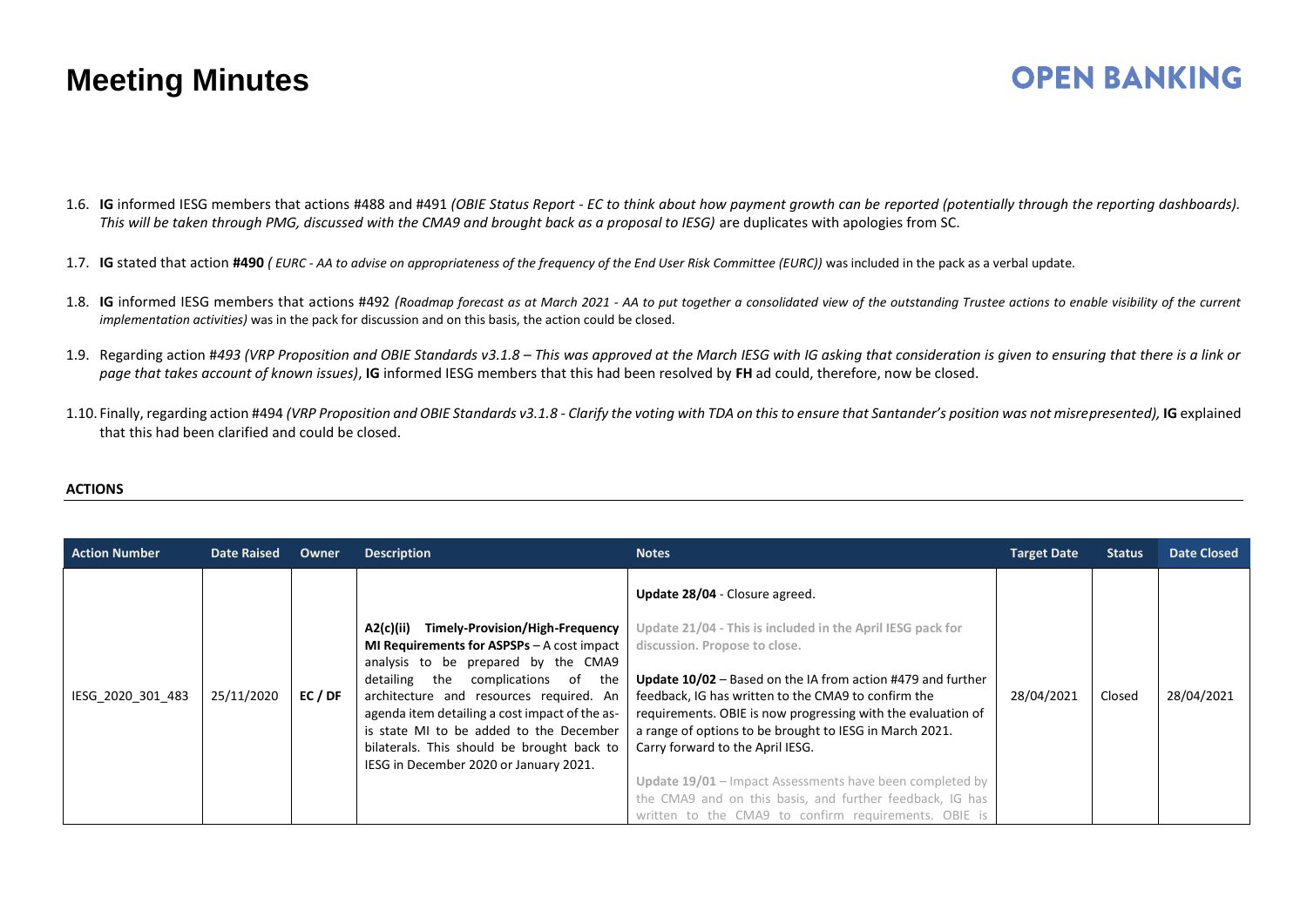|                   |            |    |                                                                                                                                                                                                                                                 | progressing with the evaluation of a range of options to be<br>brought to IESG in March 2021<br>Update 14/12 - Carry forward to January IESG.<br>Update 11/12 - OBIE expecting further information during the<br>bilaterals. Verbal update to be provided at IESG. Propose to<br>close. |            |        |            |
|-------------------|------------|----|-------------------------------------------------------------------------------------------------------------------------------------------------------------------------------------------------------------------------------------------------|-----------------------------------------------------------------------------------------------------------------------------------------------------------------------------------------------------------------------------------------------------------------------------------------|------------|--------|------------|
| IESG_2020_301_488 | 25/03/2021 | EC | <b>OBIE Status Report</b> - EC to think about how<br>payment growth can be reported (potentially<br>through the reporting dashboards). This will<br>be taken through PMG, discussed with the<br>CMA9 and brought back as a proposal to<br>IESG. | Update 28/04 - Closure agreed.<br>Update 16/03 - An agreement was reached at PMG and will be<br>presented to next IESG. Carry forward to the April IESG.<br>Propose to close.                                                                                                           | 28/04/2021 | Closed | 28/04/2021 |
| IESG_2020_301_490 | 25/03/2021 | AA | EURC - AA to advise on appropriateness of<br>the frequency of the End User Risk<br>Committee (EURC)                                                                                                                                             | Update 28/04 - Closure agreed.<br>Update 21/04 - Verbal update to be provided at IESG. Propose<br>to close.<br>Update 16/03 - This will be discussed at the next EURC meeting<br>in April. An update will be provided at the next IESG. Carry<br>forward to the April IESG              | 28/04/2021 | Closed | 28/04/2021 |
| IESG_2021_301_491 | 25/03/2021 | EC | OBIE Status Report - EC to think about how<br>payment growth can be reported (potentially<br>through the reporting dashboards). This will<br>be taken through PMG, discussed with the<br>CMA9 and brought back as a proposal to<br>IESG.        | Update 28/04 - Closure agreed.<br>Update 21/04 - This is included in the pack for discussion.<br>Propose to close.                                                                                                                                                                      | 28/04/2021 | Closed | 28/04/2021 |
| IESG_2021_301_492 | 25/03/2021 | AA | Roadmap forecast as at March 2021 - AA to<br>put together a consolidated view of the<br>outstanding Trustee actions to enable                                                                                                                   | Update 28/04 - Closure agreed.<br>Update 21/04 - This is included in the pack as an agenda item.<br>Propose to close.                                                                                                                                                                   | 28/04/2021 | Closed | 28/04/2021 |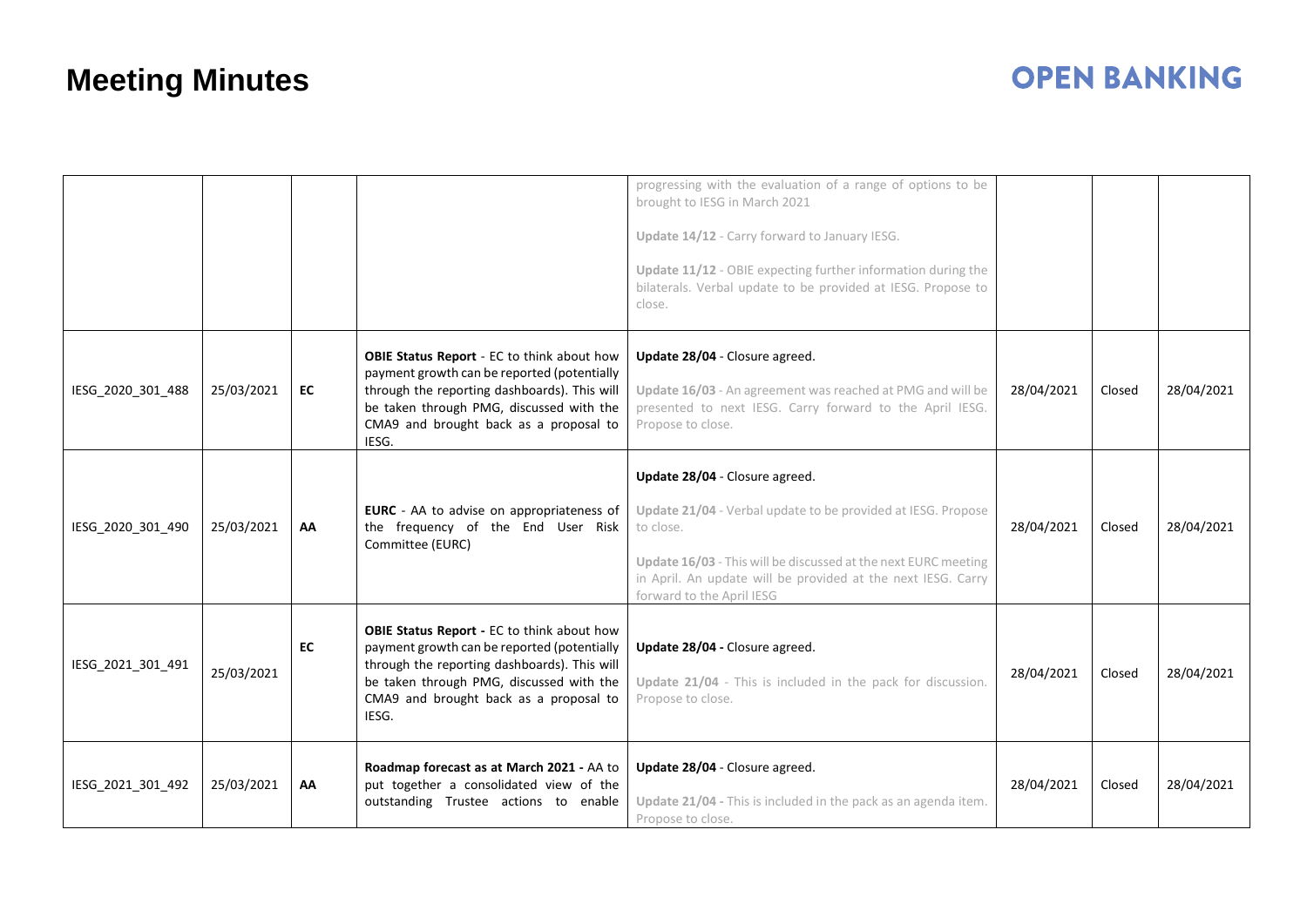|                   |            |           | visibility of the current implementation<br>activities.                                                                                                                                                             |                                                                                                                                                                                                                                                                                           |            |        |            |
|-------------------|------------|-----------|---------------------------------------------------------------------------------------------------------------------------------------------------------------------------------------------------------------------|-------------------------------------------------------------------------------------------------------------------------------------------------------------------------------------------------------------------------------------------------------------------------------------------|------------|--------|------------|
| IESG 2021 301 493 | 25/03/2021 | <b>FH</b> | VRP Proposition and OBIE Standards v3.1.8<br>- This was approved at the March IESG with<br>IG asking that consideration is given to<br>ensuring that there is a link or page that takes<br>account of known issues. | Update 28/04 - Closure agreed.<br><b>Update 21/04 - As this is now published, the normal channels</b><br>for raising tickets are available to all to report issues. In<br>addition, FH has added a specific agenda item at TDA for<br>feedback and discussion on 3.1.8. Propose to close. | 28/04/2021 | Closed | 28/04/2021 |
| IESG 2021 301 494 | 25/03/2021 | <b>FH</b> | VRP Proposition and OBIE Standards v3.1.8<br>- Clarify the voting with TDA on this to ensure<br>Santander's<br>that<br>position<br>was<br>not<br>misrepresented.                                                    | Update 28/04 - Closure agreed.<br>Update 21/04 - FH revisited minutes and confirmed that all<br>banks voted to approve this at TDA. Propose to close.                                                                                                                                     | 28/04/2021 | Closed | 28/04/2021 |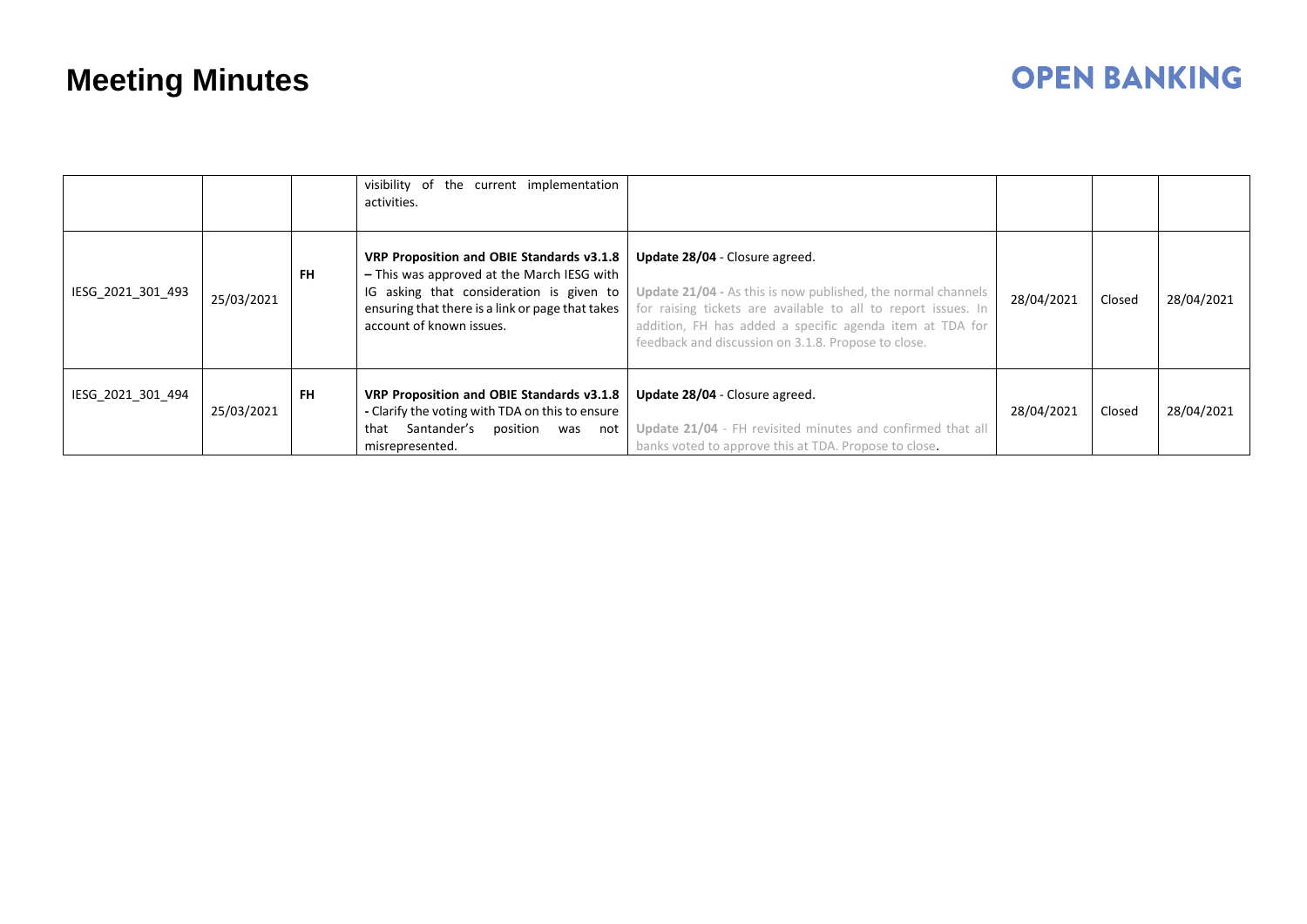# **OPEN BANKING**

#### **1.c PROGRAMME UPDATE**

- *1.c.i OBIE STATUS REPORT*
- 1.11. **IG** moved IESG members on to the programme update on slide 22, inviting **EC** to give highlights.
- 1.12. **EC** stated that the overall status remains the same as the last month, pointing out that the forecast activities that were shared last month are still on track and despite the red status, there is no deterioration.
- 1.13. **EC** stated that a couple of items are being presented during this meeting and would be addressed at their appropriate time slots.
- 1.14. **EC** stated that the Sweeping update is outstanding and will be presented at the May IESG with follow up activities in June.
- 1.15. **EC** stated that the CMA consultation conclusion is being awaited.
- 1.16. **IG** stated that a best view of the timelines against the reviewed Roadmap was not included because there is no change.
- 1.17. **MC** asked about an update on High Frequency, wondering if this is on track for the May IESG. **EC** hoped for a consensus during this discussion, stating that in that case, it should be fairly straightforward.
- 1.18. **MC** asked if the plan is to close up the recommendations on the two options at the May IESG. **EC** stated that any refinement will be reached during the course of May.
- 1.19. **FR** requested more detail on the Customer Evaluation Framework as there are no EAG's diarised. **EC** stated that the second phase report is being finalised and needs to be agreed internally before establishing an EAG to progress the work throughout. **EC** stated that the next publication is due in September. **FR** stated that it looks like it should be quicker. **EC** stated that it is being progressed with no definitive time just yet.
- *1.c.ii CMA9 CERTIFICATION UPDATE*
- 1.20. **IG** moved on to the conformance dashboard on slide 23 and invited **AT** to provide highlights.
- 1.21. **AT** stated that as part of the OBIE conversations the majority of banks have confirmed they do not require an uplift to be implemented for 3.1.7 and therefore will only need pass conformance in order to move to completion
- 1.22. **AT** called out some of the progress made this month: Nationwide have now completed 3.1.5 having closed their MI gaps. Cater Allen have now completed 3.1.5 having been certified as conformant for CBPII and there is now have a delivery plan in place for the remaining items. BoI – the team have now had sight of a lower level plan which is understood and the firm will be sharing with the CMA imminently. Barclays – the final RJID action relating to joint accounts is on track to be resolved this week.

#### *1.c.iii CMA9 CERTIFICATION DASHBOARD*

1.23. **AT** called out some updates: AIB have brought forward their date for AIS conformance at 3.1.6 to next month with PIS and FAPI tracking to an end of June timeline. The CEG 3.1.5 evidence has been validated and **AT** confirmed this this is now closed / complete also. LBG – verbal overlay on their FAPI date – since publication/submission – the firm have experienced some further delays and are now targeting end of May though this timeline is yet to be finalised shortly. Nationwide – a recent FAPI update is that they've now been certified for their non-TTP facing production environment.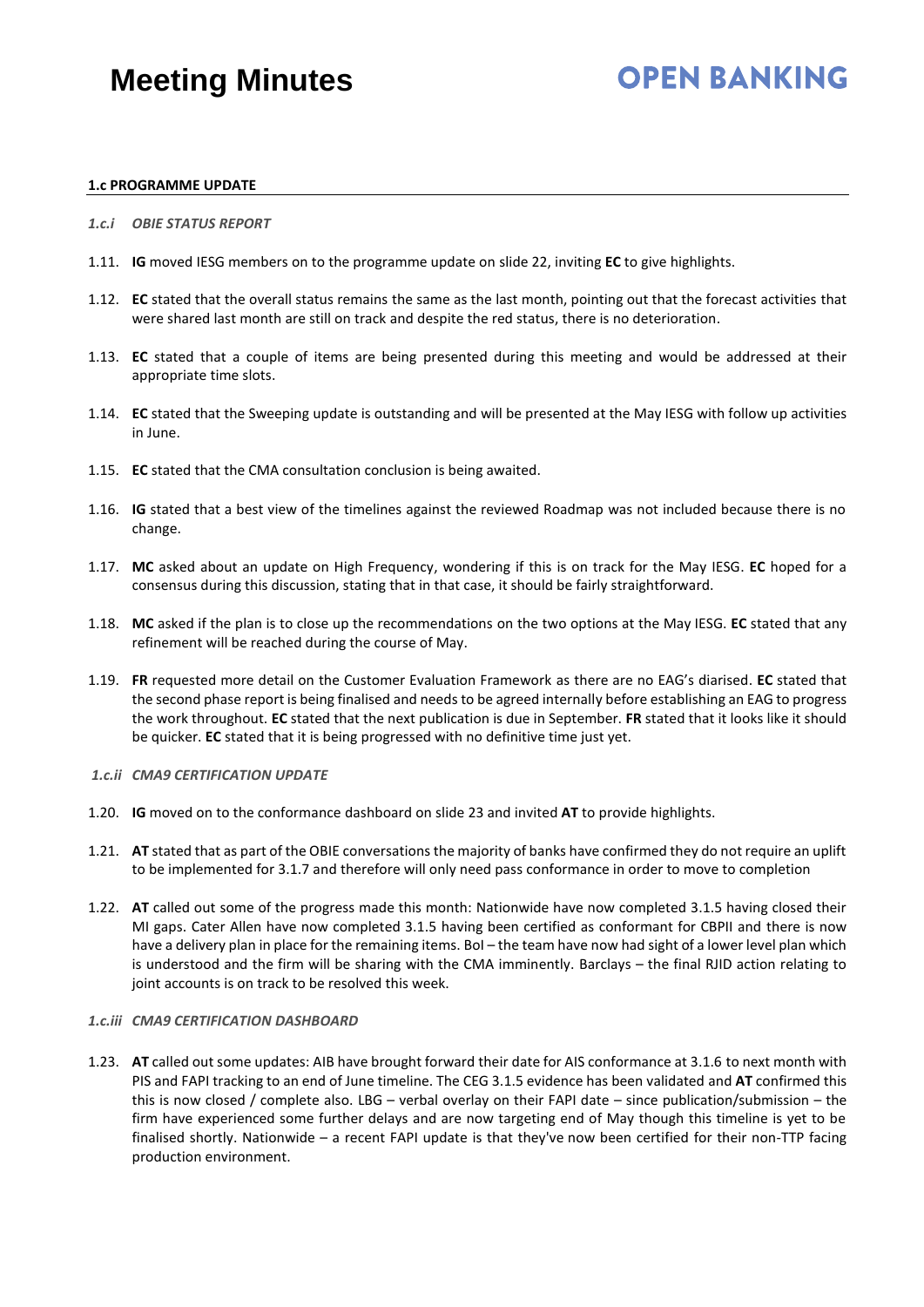# **OPEN BANKING**

1.24. On the subject of FAPI recertifications, **AT** stated that Cater Allen are in the process of completing their annual process, HSBC is coming up shortly and NatWest are in the process also, which is ahead of schedule.

#### *1.c.iv. Performance Improvement Plans (PIPs) Dashboard*

- 1.25. **AT** had a couple of call outs on this slide with regard to items that had progressed since last month: For Danske, their engagement with TPPs item has been closed. For HSBC business, AIS response times has moved to completed, and they have entered their 3 months monitoring in March. For Santander, there was verbal update since the slide was produced - their AIS response times have now achieved benchmark for the first month and entered in the monitoring period for March also.
- 1.26. **MCH** picked up on balance visibility, asking for an update on this. **AT** responded by stating that LBG believe that this step in the process is positive friction and having undertaken some research and shared with OBIE, this is being looked at.
- 1.27. **MCH** did not want to lose track of balance and asked also if the LBG research can be shared. **IG** stated that the team is looking at how to bring things back into proper governance and so the first step is to critique the work that has been done. IG stated that this would then result in queries and clarifications and then if there is sufficient weight behind the claims, it will come back into the OBIE process.
- 1.28. **MCH** reminded IESG members that he made representations on this and asked for timeline. **IG** stated that the 3rd party have reviewed the work and is now in discussions before it comes into full governance or not.
- 1.29. **IG** stated that the **AT** and monitoring team working with the banks is trending in the right direction. **IG** thanked the monitoring team and the CMA9.

#### *1.c.v KPI DASHBOARD*

- 1.30. **IG** moved the agenda on to the KPI dashboard on slide 26. **EC** stated that the key highlight is that the average API availability has dropped by over 7%. **EC** drew IESG members' attention to the appendix which contains the new management information. EC stated that the availability was affected by HSBC's very low volume endpoint, which was down for majority of the month, but the impact was comparable to all the other ASPSPs and so this was negligible to the ecosystem.
- 1.31. **EC** asked IESG members to note a significant jump in API call volumes.
- 1.32. With regard to service desk tickets, **EC** stated that these have increased, although there is general improvement.
- 1.33. In terms of the growth of TPP and ASPSP growth, **EC** stated that this continues to grow.
- 1.34. **HP** stated that a disservice is being done by reporting this way since everyone is reporting poor performance for immaterial things and asked that this reporting method is reconsidered. **HP** stated that it is extremely low usage and does not impact customers at all and what is seen here is unintended consequence of a reporting methodology.
- 1.35. **IG** stated that it would continue to be monitored. IG was happy for this to be noted for the minutes. **IG** stated that there is strength in measuring availability in various ways. **IG** was happy with seeing where endpoints go down and thought that even though it is a low usage endpoint, it is good for visibility and is a strength of the approach.
- 1.36. **GL** stated that he wrote to OBIE and spoke to **HP** on this. **GL** stated that **IG**'s comments make sense. **GL** talked about different hats worn in different environments including trying to talk to UK authorities. **GL** stated that he advocates high quality APIs, and this looks like the ecosystem is doing poorly when the opposite is true. **GL** stated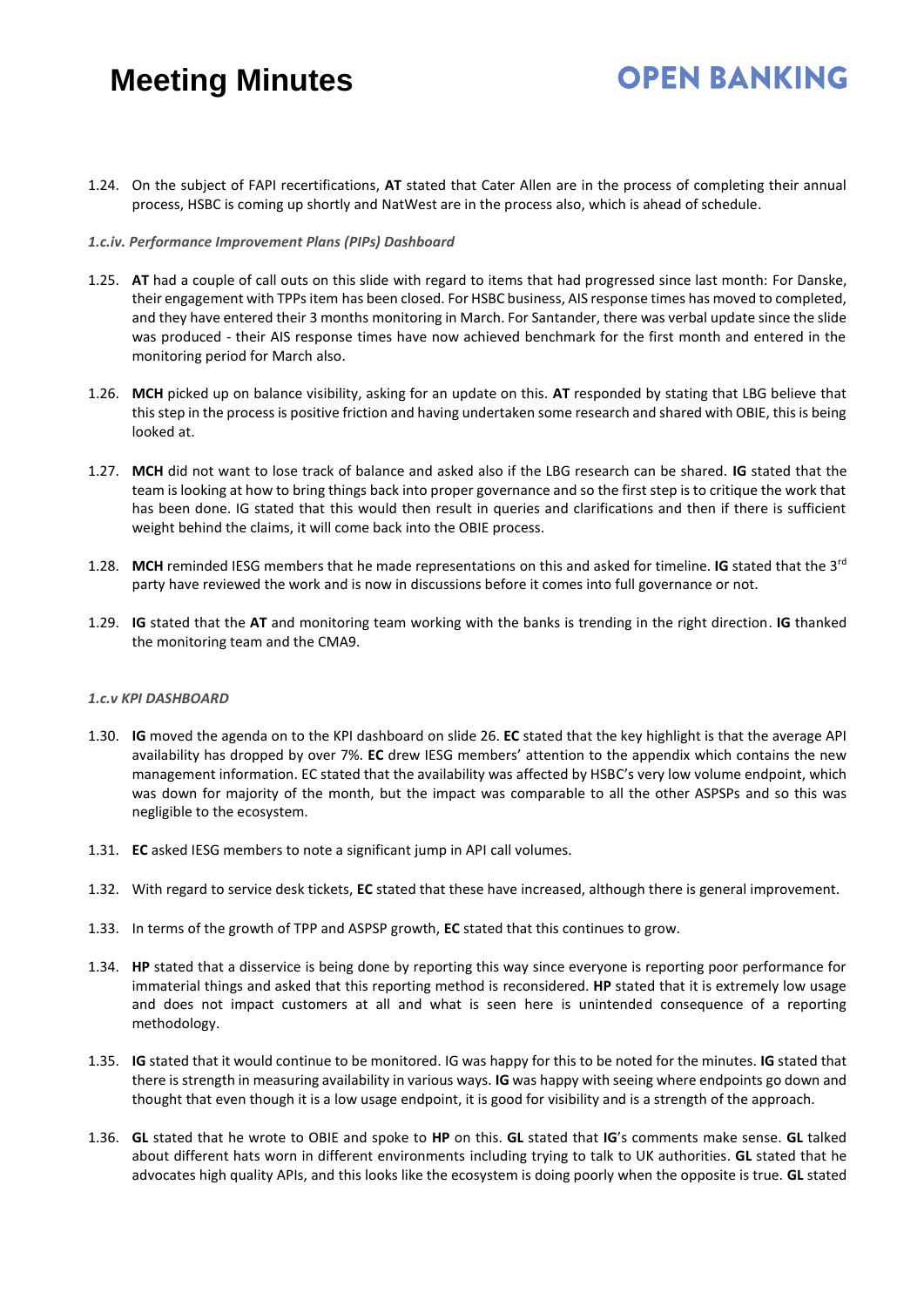that whether it is possible to use the weighted version publicly so as the ecosystem does not look bad or worse than the current state.

- 1.37. **IG** thought **GL**'s point was good as not arguing that we should look at different measures of availability but which we should promote publicly. **SW** stated that he agrees with **GL** and **HP**.
- 1.1. **IG** thought that this is a good point and wanted to start by trying to identify where the visibility around the availability metrics are (Social Media and website), collate the data and think about how that can be modified, either to introduce a new metric or to substitute it.

*ACTION – IESG\_2021\_301\_495 - EC to collate social media and website data around availability metrics and determine whether they can be modified to introduce a new metric or substitute it in a way that aids transparency, but also maintains credibility in the ecosystem. Due Date – 27 May 2021* 

- 1.2. With **IG**'s initial agreement, **EC** wanted IESG members to understand that this will be published, and iterations will be in future.
- 1.3. **GL** challenged that the numbers are misleading. **IG** stated that in that case, ecosystem has been misled for a couple of years. **IG** was nervous about setting a precedent for publishing numbers just because IESG members do not like them. **GL** understood but stated that it would look like the ecosystem is falling to bits.
- 1.4. **HP** stated that this is a good opportunity to re-base this. **IG** was sure that many of the CMA9 were uncomfortable with the weighted average metric and thought this was like a knee jerk reaction.
- 1.5. **MC** agreed with **GL** and stated that the FCA's metric which aligns to PSD2 should be considered. **IG** stated that it is not a weighted average. **MC** stated that it is a form of weighted average. **RR** echoed the comments. **SW** agreed with **GL** but added that if what is being published cannot be agreed, it should be accompanied with a footnote.
- 1.6. **EC** suggested a pause in publication whilst reassessing how best the ecosystem is represented.
- 1.7. **IG** stated that he would figure out with **EC** how to present the information for transparency and also maintain credibility in the ecosystem for what is a low usage endpoint, albeit the low user endpoint allows consumers to revoke their consent.

#### **2.a Dashboards Naming** *(Approval)*

- 2.1. **IG** turned to slide 27.
- 2.2. **AA** stated that there is a good case for a uniform naming convention and good progress had been made on the dashboard review. **AA** stated that customers are not regularly using dashboards and so a lot of the responses we received are based on hypotheses.
- 2.3. **AA** stated that there was a good case for making dashboards tidier and easier for customers to use.
- 2.4. On agreeing a naming convention for PIS payments, **AA** stated that from a customer point of view, PIS is not the easiest term to use. **AA** stated that for the proposal is to replace this with a category term i.e. "open banking payments". AA stated that if this is used consistently across the ecosystem, then customers will get used to the new term.
- 2.5. **IG** stated that using the term "open banking payments" is non-compulsory but with regards to dashboard naming, the recommendation to use the terms "open banking connections", "open banking services" and "open banking accounts" would be compulsory for the CMA9, if deemed to be a requirement by the Trustee. **IG** stated that whilst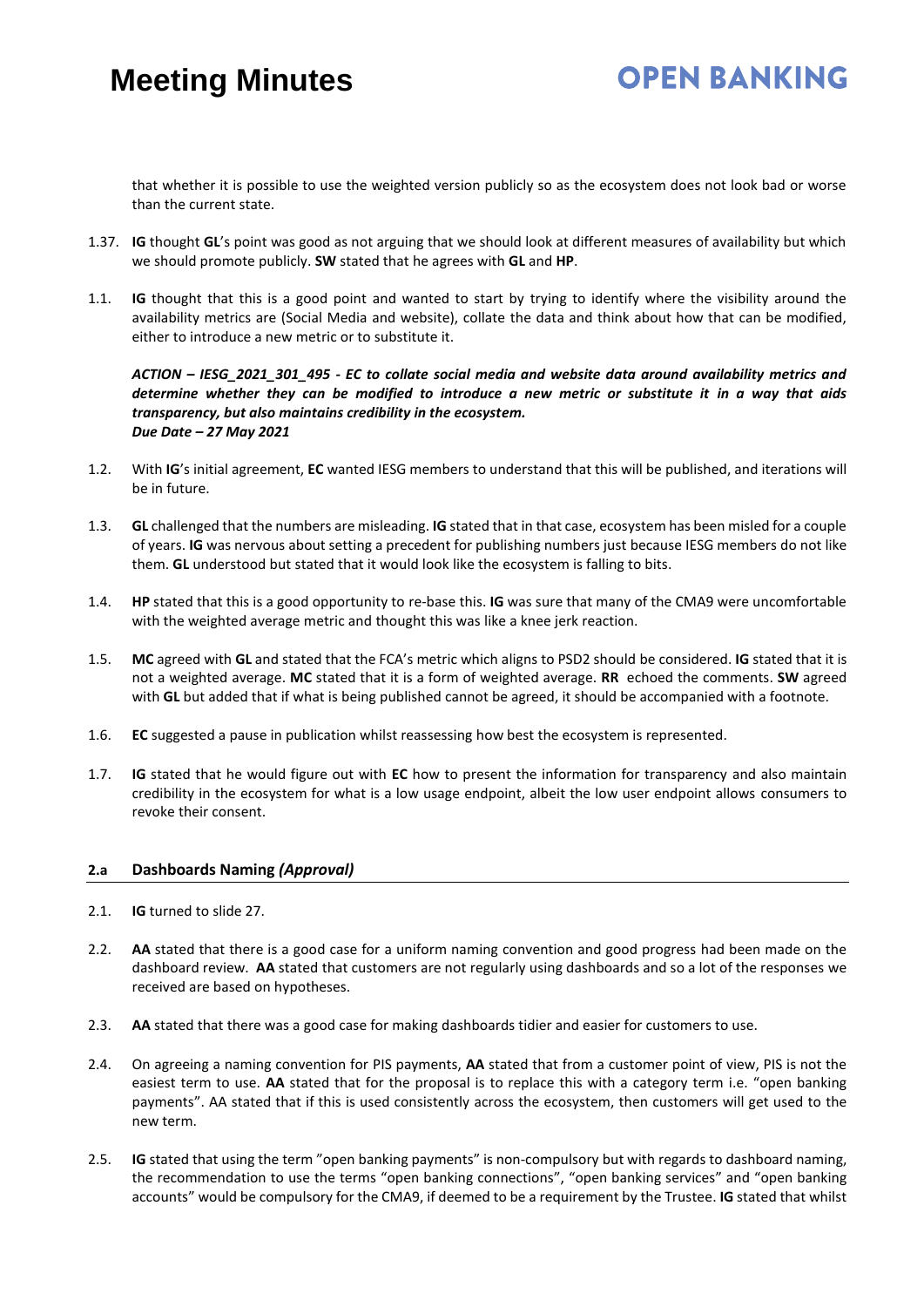# **OPEN BANKING**

the EAG have managed to meet nine times, and people believe there is merit to harmonise naming, there is a difference in opinion about whether to go with recommendation 1 (an agreed mandatory single set of terms) or 2 (a set of alternative options, which would be mandatory to choose from).

- 2.6. **AA** stated that changing the name is not necessarily a simple activity for ASPSPs. The flip side of this is that this is not a source of any competitive advantage and different banks use different terms, even within their own organisations. In the event that there is no agreement to recommendation 1, **AA** hoped that recommendation 2 could be taken forward.
- 2.7. **RH** was concerned about the dashboard renaming because terms and conditions that have gone out to customers may need to be re-sent. **RH** wanted to be cautious that this can be managed at a time that is suitable as opposed to a restricted date to save costs; especially if this only affects a limited number of customers.
- 2.8. **KF** suggested that a mandatory naming convention should be considered as if consumers do not recognise a term because it is not used repeatedly, how do they get bought into the service?
- 2.9. **AA** stated that the difficulty with making it mandatory is that a lot of rules have to be followed and therefore it may be easier to encourage the market to move more naturally to this consistency in terminology.
- 2.10. **TS** stated that the benefits of uniting on a single message in the long term would outweigh the difficulties of making the changes and on that basis, **TS** was in favour of developing a single set of naming conventions.
- 2.11. **FR** agreed with recommendation 1, and that there should be simple and singular terms that should be recognisable across the industry. **FR** thought that recommendation 2 will be complex and dilute the benefit for consumers.**FR** concluded that naming and simplification are very important - recommendations 1, 3 and 4, thumbs up and recommendation 3, thumbs down.
- 2.12. **FR** wanted to see this moved through without further debate.
- 2.13. **IG** stated that recommendation 1 feels logical and common sense from a consumer's point of view and asked if there is a way to get that implemented in a way that does not cause the CMA9 too much disruption.
- 2.14. **SW** stated on the dashboards, he could see the benefits of recommendations 1, but given that Santander own the open banking as a trademark, is it future proof?
- 2.15. **SW** agreed with **RH**, stating that that terms and conditions are expensive.
- 2.16. **AA** stated on trademark, that the advice is that the terms "open banking payments" and "open banking" are generic and not covered by trademark rules. This applies both to dashboards and payments.
- 2.17. **DB** explained that this is a bit before his time and would have to get advice. **DB** was happy to take an action regarding the implications of Santander owning the term 'Open Banking' and its trademark. **DB** was happy with recommendation 1 to promote consistency as long as the correct terminology is used.

#### *ACTION - IESG\_2021\_301\_496 - DB took an action on the implications of Santander owning the term open banking and its trademark. Due Date – 27 May 2021*

2.18. **MC** was supportive of recommendation 1, stating that changes should be clear so that they are not drip fed. **MC** wanted to be clear on the additional scope of work for recommendation 2. On payments, **MC** understood the challenge, stating that the feedback from his team is that Open Banking is not a new type of payment, bank to bank payment is a type of payment. It is a new way of initiating a new type of payment.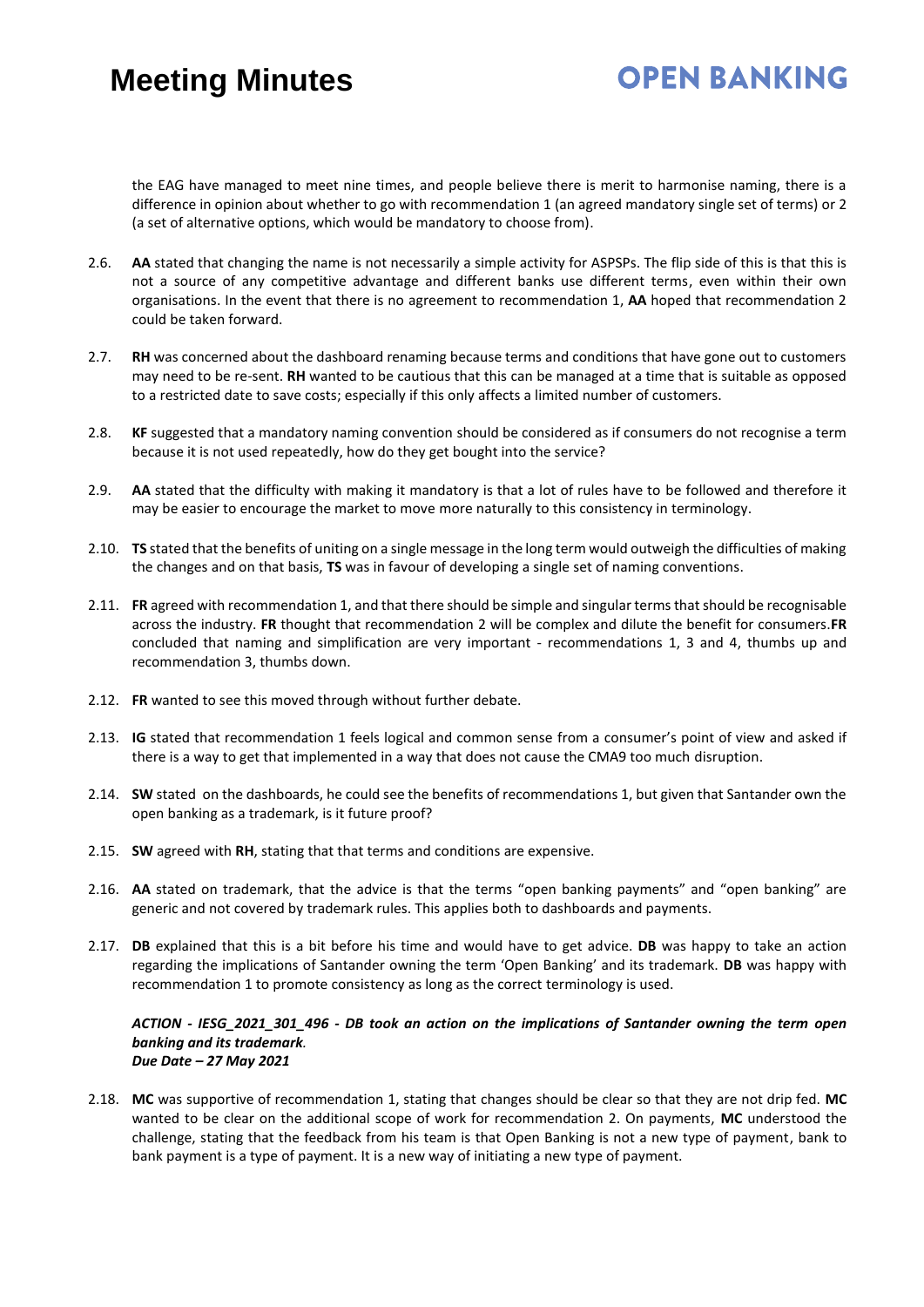#### 2.19. **MCH** was supportive of **FR**'s comments but wanted to talk about remedy efficacy. There is very little that can be done about trust in the ecosystem but during the FCA's latest output shows that there continues to be distrust in data sharing. **MCH** encouraged IESG members to go with this as it is simple.

**OPEN BANKING** 

- 2.20. **GL** was in favour of recommendations 1 and 4, not in favour of 2, and 3 is separate as it is about education as opposed to naming convention. Referring to **RH** and **SW**, **GL** stated that people can only use Open Banking if digitally enabled and wondered if there was a way of focussing on people who can use the digitally enabled.
- 2.21. **IG** thanked **AA** and the EAG for working through nine iterations of this, there has been a constructive dialogue and a good degree of consensus.
- 2.22. **IG** wanted to progress with recommendation 1 and ensuring that it recognises the considerations that have been discussed at this meeting (terms and conditions and costs). IG wanted to find a way of referencing **MC**'s comments which is - before recommendation 1 starts, recommendation 4 must be completed. Recommendation 4 is not mandatory but would like to see what the artefacts are so they can do this as a one-off exercise. Recommendation 2 will be struck and recommendation 3 is a non mandated recommendation (a request to the CMA9).
- 2.23. On PIS, **IG** accepted the recommendation as is.

#### *CONCLUSION:*

*Approvals: IESG\_APR\_LOG\_098*

*The Trustee agreed with OBIE Recommendations 1 and 4 and dismissed OBIE Recommendation 2. Recommendation 3 resulted in no specific actions.*

*As a result, the following should be recorded as agreed Actions:*

*A2021/4 1. The CMA9 must use the term "Open Banking connections" to refer to their consent and access dashboards.*

*A2021/4 2. The CMA9 should use the term "Open Banking connected services" when acting as a data sharer (i.e. ASPSP) and the term "Open Banking connected accounts" when acting as a data recipient (i.e. a TPP), in conjunction with a clear explanation.*

*A2021/4 3. Non-CMA9 ASPSPs and TPPs should use the terms referenced in actions A2021/4 1-2.*

*A2021/4 4. The OBIE must amend the Customer Experience Guidelines (CEGs), to reflect actions A2021/4 1-3, and A2021/4 8. This action must be completed alongside other CEG changes resulting from the dashboards review, timescales to be agreed and dependent on FCA review of 90-day reauthentication.* 

*A2021/4 5. Timescales for implementation of actions A2021/4 1-4 to be agreed through the usual OBIE governance, and after the conclusion of action A2021/4 6.* 

*A2021/4 6. The OBIE must consult on the creation of a common terminology reference document which would aim to reduce the use of jargon in the open banking ecosystem and improve consumer understanding. This work must be completed by the end of June 2021.*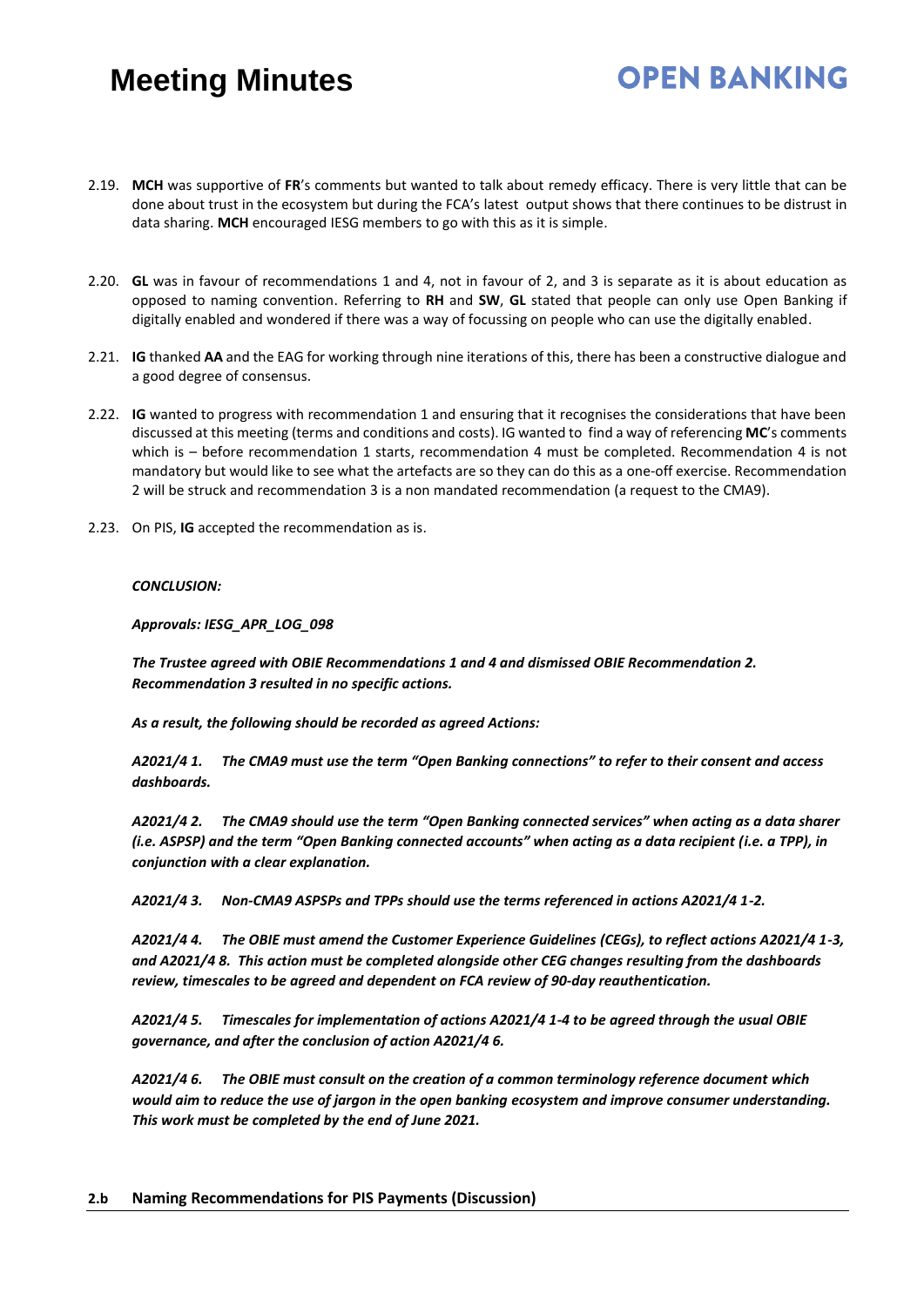### **OPEN BANKING**

2.24. **AA** covered this in detail in conjunction with 2.a above.

*APPROVAL – approved as is.* 

*CONCLUSION:*

*Approval: IESG\_APR\_LOG\_099*

*There was broad consensus amongst IESG members that a single name for PIS Payments would be helpful, and there was broad support for the recommendation that "open banking payments" was the appropriate term. As a result, the following should be recorded as agreed Actions:*

*A2021/4 7. The term "open banking payments" should be used by the OBIE and participants as the category name to refer to "PIS payments", or payments enabled through open banking APIs. For the avoidance of doubt, this is not a brand name and providers of open banking payments may continue to use their own brand. This is subject to confirmation by Santander that there are no issues relating to ownership of the "Open Banking" name.*

#### **2.c Dashboards review Trustee Action 8 re. error codes and two-way notification of revocation (Approval)**

- 2.25. **AA** introduced slide 32, stating that this is a finalisation of Trustee actions coming out of the dashboard review.
- 2.26. **AA** stated that this arose out of a series of EAG meetings over a short period. **AA** stated that the recommendation is not to take any specific actions to change the standards, and instead to look at error codes in the round. **AA** stated that this work has already started under Roadmap Item A7.
- 2.27. **IG** asked **AA** to walk through the 4 recommendations in the paper. **AA** talked through all 4.
- 2.28. **MW** clarified recommendation b does not rule out d. Recommendation b should say *'at this time'* as it does in recommendation a.
- 2.29. **FR** was concerned that there is a standard that is open to interpretation and wanted it tidied up, especially where banks have had conformance signed off when they have not conformed. **FR** asked for an update on the specific error code created for when customers switch accounts. **AA** confirmed that this had been implemented by the CMA9.IG stated that when banks have conformed and have met the requirements of the tool, they are deemed to have complied. If the difficulty is due to an oversight with the error codes, then a change request is required as opposed to a wholesale change.
- 2.30. **IG** did not think this was a contentious set of recommendations. **IG** thought it was a good and proportionate approach. **IG** approved the recommendation subject to a write-up consistent with the discussions at IESG being put into the minutes.

#### *CONCLUSION:*

*Approvals: IESG\_APR\_LOG\_100*

*The Trustee agreed that the OBIE recommendations did not lead to any specific requirement for a change to the Standard regarding error codes, or any new actions for the OBIE. The Trustee also noted that there is an*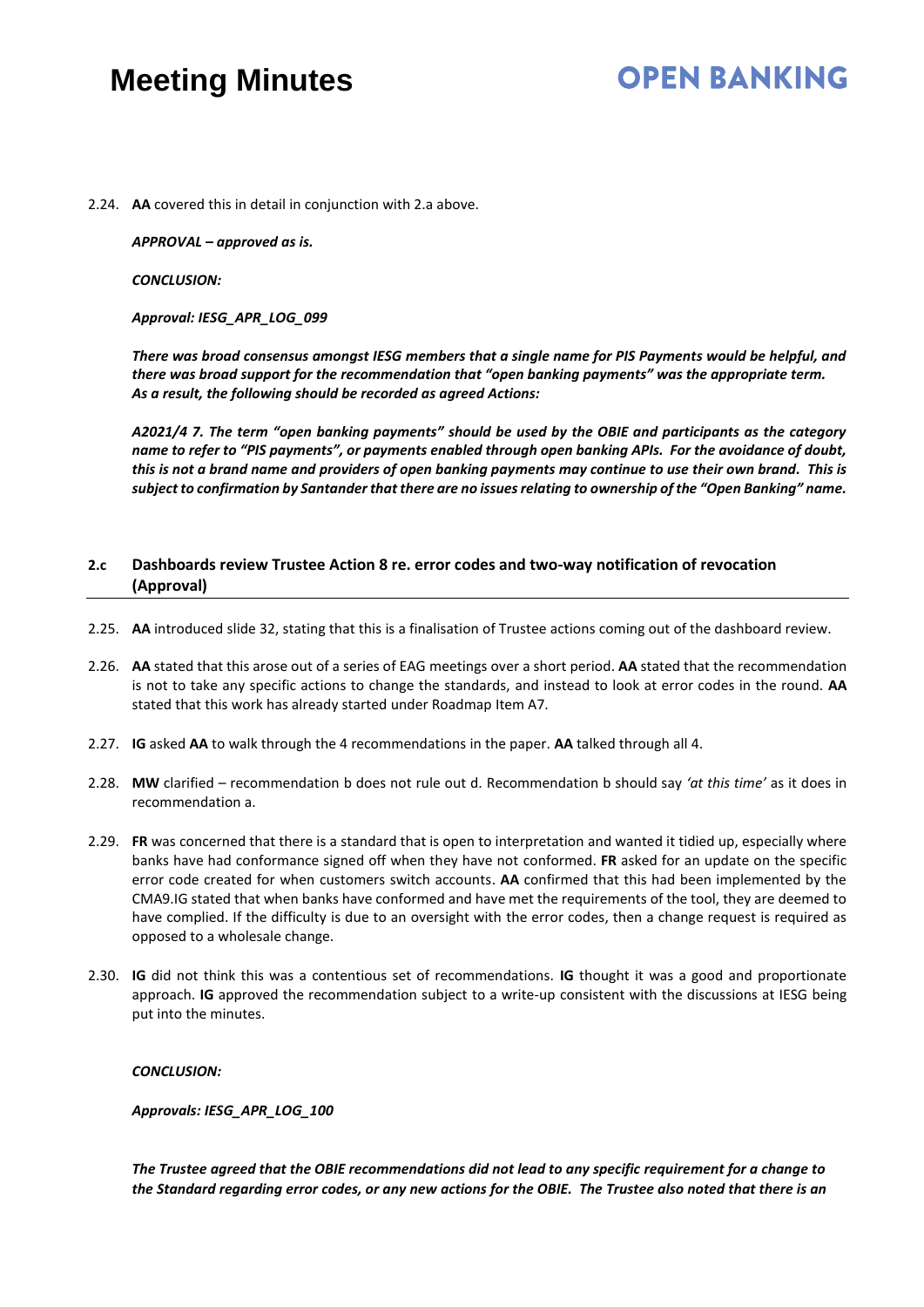#### **OPEN BANKING**

*overlap with work on error codes already being progressed under actions agreed following the conclusion of Roadmap Item A7 Root Cause Analysis of Consent Success.*

*Specifically, the Trustee determined, following broad consensus at IESG, that:*

*A2021/4 8. The OBIE Monitoring Function may include conformance by the CMA9 of elements of the Standard relating to error codes within the scope of its bilaterals.*

*A2021/4 9. No additional error code or message needs to be added to the Standard to deal with revocation of access by a PSU through an access dashboard, at this stage, and pending the conclusion of the detailed review of error codes being carried out under Roadmap Item A7.*

*A2021/4 10. Roadmap Item A2(a)(i), the follow-on evaluation of two-way notice of revocation, should proceed as planned in October 2021 (or earlier if the threshold condition is met).*

#### **2.d A2(d)-Open Banking Standards Relating to Confirmation of Payee and Contingent Reimbursement Model Code (Approval)**

- 2.31. **IG** introduced agenda item 2.d slide 52, which had been discussed at the last IESG.
- 2.32. **AA** stated that a key component of this work will consider transaction risk indicators that can be passed from the TPP to the ASPSP to improve risk scoring and the identification of potential fraud.
- 2.33. **AA** explained that his team has been working with Pay.UK, PSR and LSB to ensure that the journeys are not unnecessarily impeded by interventions. **AA** stated that the concern has always been that there could be a request for a CoP where it is unnecessary because the payee has already validated the payee account.
- 2.34. **RK** explained that the consumer research was presented to IESG in February and the summary of consultation responses presented in March. 5 recommendations have been drawn up for consideration by the Trustee.
- 2.35. **IG** stated that this is one of the workstream items that has been through a comprehensive engagement with the ecosystem, including great interaction with Pay.UK, LSB and PSR which is important because they are responsible for CoP and CRM.
- 2.36. **IG** thought the recommendations were sensible and was minded to approve and was interested to hear if there are any concerns, questions or recommendations. **IG** wanted a consolidated version of recommendations as these are difficult to follow in the paper.
- 2.37. **IG** wanted to ensure that the draft standards cover CoP integration by TPPs for consideration by Pay.UK and the integration of CRM effective warnings by TPPs, to inform the considerations of the LSB in this area. **IG** instructed OBIE to ensure the inclusion of an additional open banking payment model that incorporates a background CoP call, the result of which is provided to the TPP, but not to the PSU, which could be used in "Merchant Initiated" open banking payment journeys, where the PISP has a contractual relationship with a merchant.. **IG** wanted to confirm that once the LSB and Pay.uk have determined the approach to Open Banking journeys, that the draft standards would be updated and become a mandatory requirement of the CMA9. **IG** stated that this is a requirement of the Roadmap.
- 2.38. **IG** reminded the CMA9 that they had agreed to not implement CoP into open banking payment journeys until Pay.UK have concluded their formal process and agreed an approach for Open Banking journeys. **IG** stated that the write-up needed to clarify that this is a requirement on the CMA9 under the Order.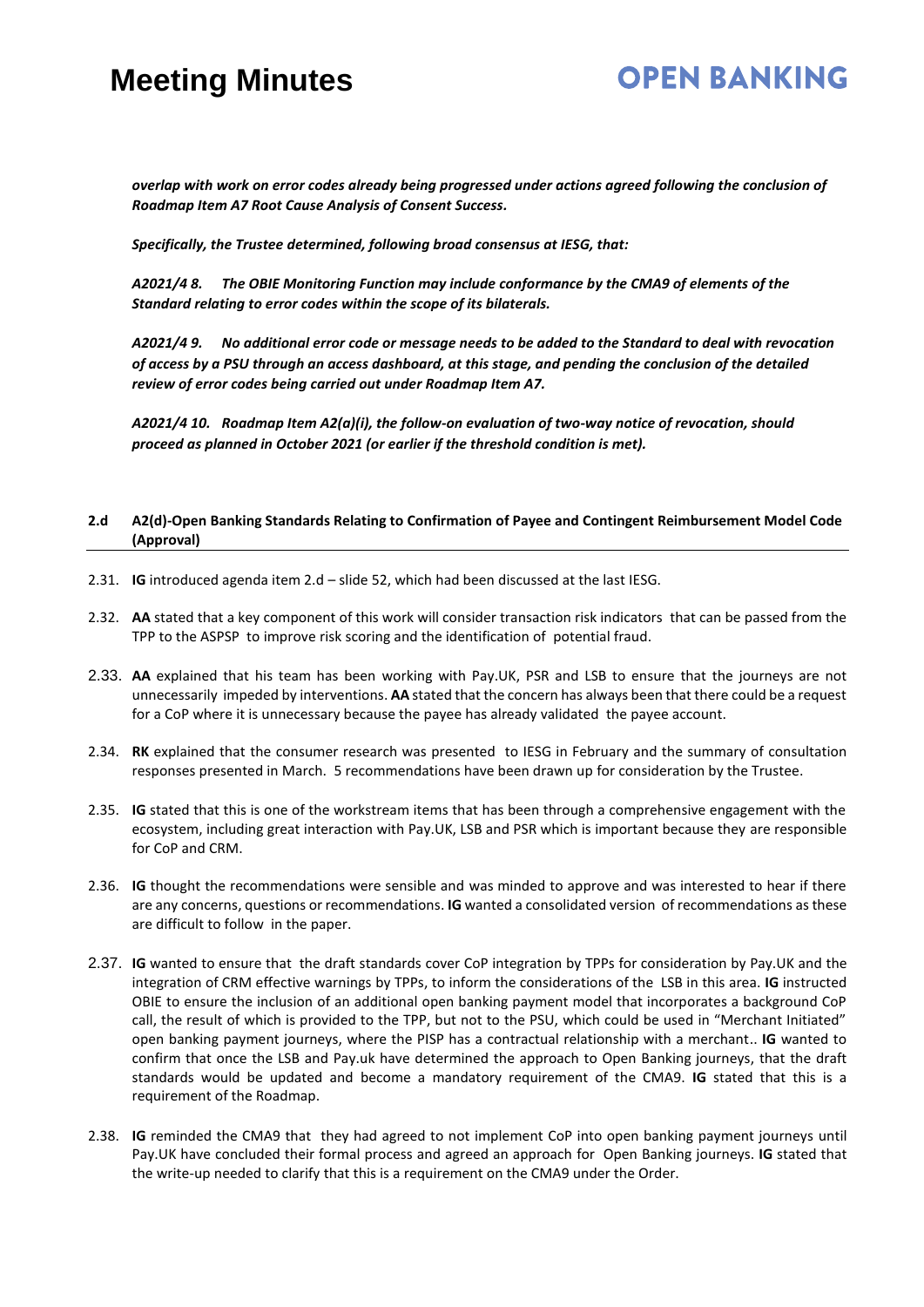2.39. **SW** stated regarding sweeping and variable recurring payments, that this has been discussed internally as to whether CoP should be implemented, SW stated that the timings work if the implementation of VRP and CoP went into 2022, that would work.

**OPEN BANKING** 

- 2.40. **IG** asked that this is minuted to ensure that this is incorporated due consideration should be given to sweeping and CoP.
- 2.41. It was agreed that, subject to these modifications the recommendations should be considered approved.

#### **CONCLUSION:**

#### *Approval: IESG\_APR\_LOG\_101*

**The IESG reached agreement to the OBIE approach on this Roadmap item, and the Trustee determined the following were agreed:**

*A2021/4 11. The OBIE must develop standards for publication in draft by end June 2021. These standards must include:*

*1.Technical standards to address the identified models set out in the OBIE Final Report dated April 13th, 2021 . These must address the development of 'flags' to provide the ASPSP with certainty as to which model was being used, who was performing the CoP check and potentially the result of that check. This to include consideration of circumstances where a bilateral agreement may be in place between participants governing the application of effective warnings.* 

*2. Technical standards for an additional open banking payment model that incorporates a background CoP call, the result of which is provided to the TPP, but not to the PSU, which could be used in "Merchant Initiated" open banking payment journeys, where the PISP has a contractual relationship with a merchant. (For the avoidance of doubt, these are draft standards only, and would only become final standards following the outcome of Pay.uk and PSR work, and following consultation).* 

*3.Customer Experience Guidelines, supporting all of the identified models and the additional model described in A2021/4 11 (2), with a greater focus on unhappy paths where there is no CoP match. This will include suggested approaches to the presentation of warning interventions for both CoP and CRM that emerged from the consumer research undertaken, and to assist the LSB.* 

*A2021/4 12. When the activities being undertaken by the Lending Standards Board to review the CRM Code are finalised, OBIE should consult on revisions to the standards (including Customer Experience Guidelines) to enable the CMA9 to implement customer warnings in such a way that does not create obstacles to the provision of payment initiation services.* 

- *A2021/4 13. The OBIE must work with Pay.UK and PSR to agree timeline for the enablement of inclusion of open banking payments within Confirmation of Payee rulebook, following which the OBIE must modify the draft standards following consultation so that they are consistent and compatible with the CoP rulebook, and do not create obstacles to the provision of payment initiation services. Final standards will then be published. Implementation requirements must take into account the outcome of Roadmap Item A10 (Sweeping).A2021/4 14. The OBIE must develop an enhanced risk indicator proposition, with the first step being the production of a report by the end of June 2021. The scope of this report will include:*
- *1. An assessment of what can be done without changing the standard, for example improving risk-indicator definitions so that they can be reliably used. It will also include consideration of whether any proportionate steps that can be taken to encourage their wider use.*
- *2. The identification of a range of potential data elements, and an assessment of their value and reliability from a risk scoring perspective.*
- *3. An assessment of mechanisms that could be introduced to realise the benefits of wider use of risk indicators.*
- *4. An assessment of the appetite for enhanced risk data sharing.*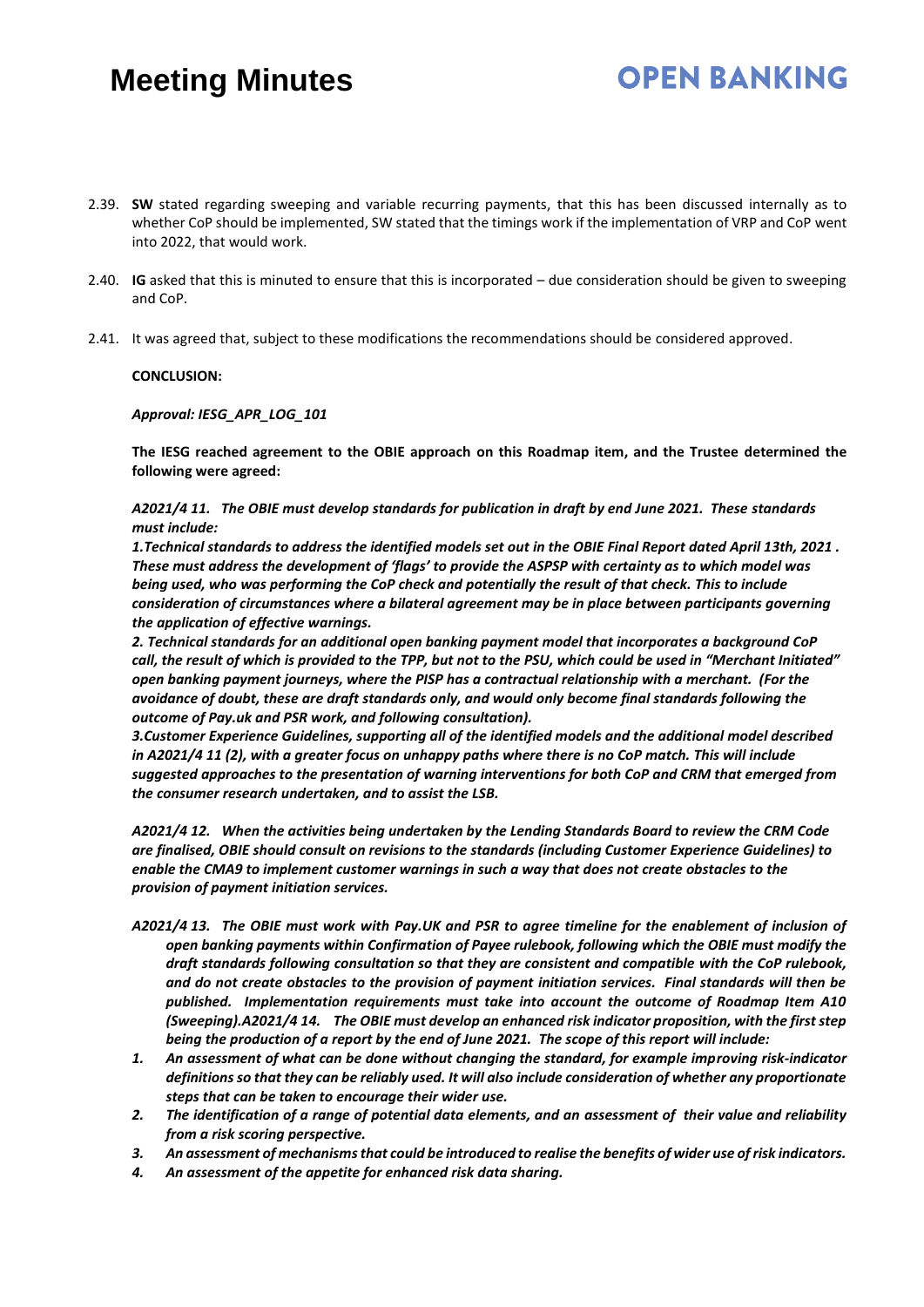### **OPEN BANKING**

*A2021/4 15. The OBIE must provide the outputs of the consumer research, and continue to provide input and support, to the Lending Standards Board in the development of industry best practice guidance in relation to effective warnings. This support may include contributing to the design and execution of any follow-on consumer research that builds on the experimental research that OBIE has undertaken.* 

*A2021/4 16. The OBIE must continue to support Pay.UK in any future evaluation of the options to incorporate CoP into open banking payment journeys. This will include monitoring PISP appetite for direct participation, emerging fraud trends in open banking payments, and regulatory developments that may potentially impact the approach and timing of future development work.* 

*A2021/4 17. The OBIE must contribute to and support the work being progressed by the PSR in the area of APP Scams, the development of CoP, the evolution of the CRM Code, and the risk management of Faster Payment transactions.* 

#### **2.e Revised Roadmap Follow on Activity (Noting)**

- 2.42. **IG** moved on to slide 66, stating that this was a response from **MCH** to pull together all the various actions that various directions and actions that have come up along the way which the team have now put together.
- 2.43. **IG** encouraged IESG members who feel that things are in here incorrect to drop an email. **IG** stated that he would accept emails and out-of-meeting requests.
- 2.44. **IG** stated to **AA** that he would like to see clearer association with the action items that came from Trustee Actions and IESG decisions, with a clear link to the governance source reference.
- 2.45. **SW** stated that in the March IESG Roadmap update, there were implementation dates across the piece stretching into 2021 and 2022 and in this, some of the dates are 'to be defined' – when will there be clarity on these dates? Many banks will be working towards planning for 2022 and nobody knows if to work to the March paper for resource and planning or wait for a decision on the last column of this paper.
- 2.46. **IG**'s expectation is that the POAP Roadmap document that was shared at the last IESG is the correct to work through. **EC** agreed, adding that there are some specific points which are unclear what the required implementation date will be until the result of the FCA consultation and created that amended standard and understand the complexity of that. **EC** took the point that there are some dates that will need to be determined but are unknown right now. At the time of the standards publication and once assessment of impact are determined, **EC** explained that this will be determined at that point.
- 2.47. **IG** asked if it would make sense in the next pack to have where there is no certainty regarding the implementation date, if there could be a best estimate date in square brackets.

#### *ACTION – The revised Roadmap follow-on activity document to be brought back to the May IESG and where there is no certainty of implementation date, this should include the best estimate dates in square brackets. Due Date – 27 May 2021*

- 2.48. **EC** stated that in general standards implementation would be 6 months from publication. Depending on level of change, **EC** stated that it could be considerably sooner or later.
- 2.49. **EC** stated that another concern is the concentration of change for CMA9 may mean that certain dates are better aligned for such things as channel changes and maybe this could be discussed at PMG.
- 2.50. **MCH** thanked **AA**, **RK** and the team, stating that the conversation has highlighted how important this component is to realise what else needs to be done. **IG** stated that the process described is a good one but wanted everyone to focus on this.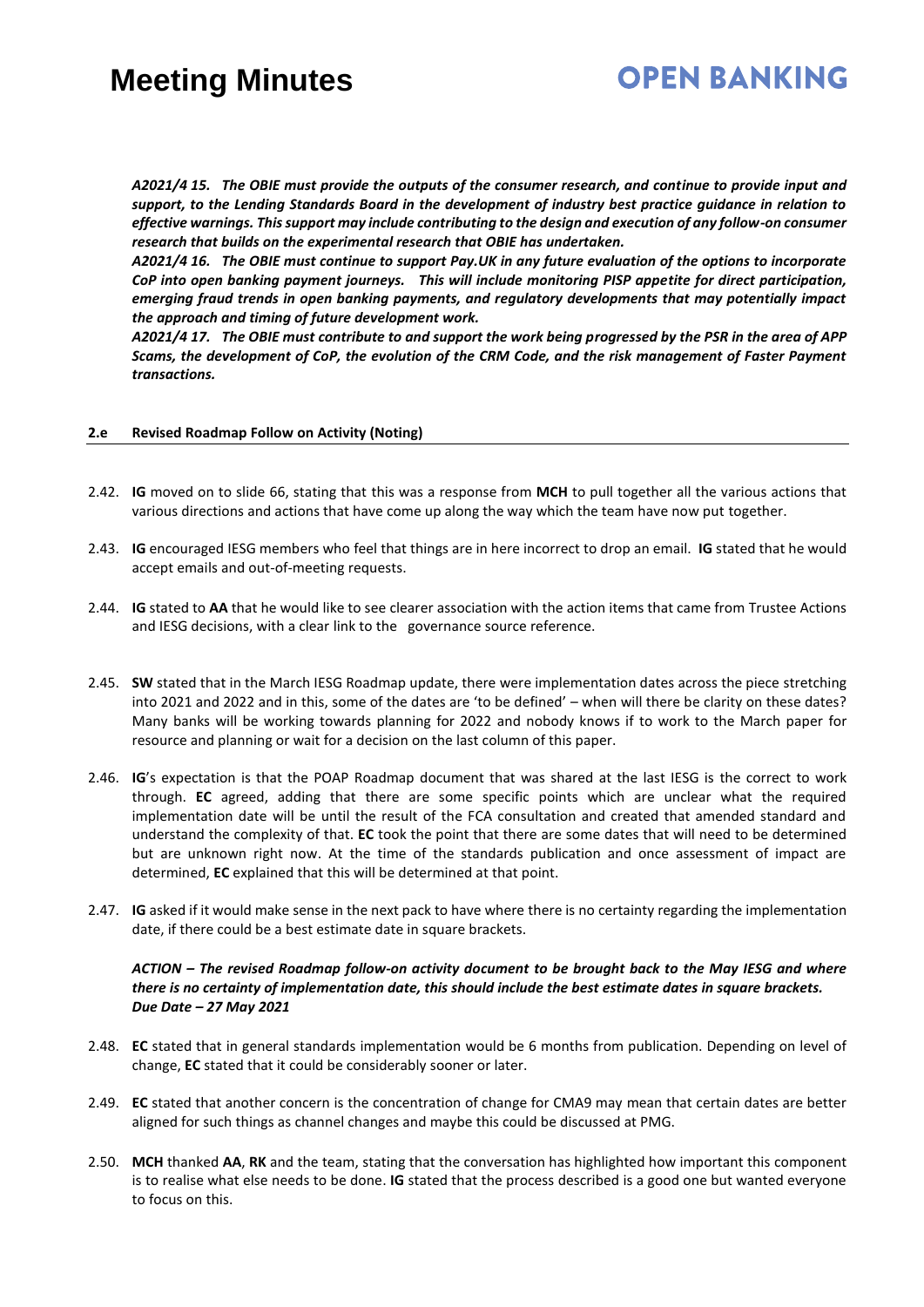# **OPEN BANKING**

2.51. **FR** was confused as to whether the CEF which will be continuing on a 6 monthly cycle would be continuing. **IG**  stated that the Roadmap does not end at a specific point and if that point is waited for, nothing will transition. There will some things that will not fully be complicated because they are long term, or certain conditions have not been met or they are recurring; **IG** stated that there needs to be some assurance that the future entity will continue with these activities. **FR** cautioned that this item needs to be carefully safeguarded. **IG** stated that at some point there will be a handover ahead of the transition, hence he was keen that this is an ongoing evolving document as opposed to be one that is re-done in future.

#### **2.f A2(c)(ii) Timely-Provision/High-Frequency MI Requirements for ASPSPs (Recommendation)**

- 2.52. **IG** moved IESG members to slide 70.
- 2.53. IG stated that it is important that for the ecosystem to function, there is good MI. IG stated that the reasons for this were laid out in a letter written a couple of months back. IG recognised that there are challenges in implementing the high frequency MI envisaged by the team, but feedback has been listened to and undergone a comprehensive process which has resulted in 3 options.
- 2.54. **IG** explained that approval is required, but this is not final, but enables the team to do the work required.
- 2.55. **FH** stated that following a comprehensive process and consultations with the CMA9, there are 8 different options.
- 2.56. **FH** stated that the first is to do nothing (but not an option as the Trustee letter says different). **FH** stated that the CMA9 were interested in the least bad options in terms of impact. **FH** stated that the significant preference was for option 5 (centralised monitoring service) and option 7 (obtaining the data from the TPPs) **FH** stated that of the two, there was a preference for option 5.
- 2.57. **FH** stated that at the moment, all the options are being acknowledged.
- 2.58. **IG** stated that there is support for 5 and 7 but asked if significant progress can be made on the feasibility of options 5 or 7 ahead of next IESG, adding that option 8 did not get support because of technical challenges identified by the CMA9. On the assumption that anything in option 8, if used instead of 5 or 7, it will not be collectively imposed on the CMA9, but would be considered in situations where there was long term under performance.
- 2.59. In terms of the timeline of within a month, **FH** stated that it would be tight, it will take deeper dives with the CMA9 – maybe through a working group under the TDA. **FH** stated that it would have to be something that is workable for the Office of the Trustee and is plausible for the CMA9 and the TPPs. **FH** did not want to set expectations that at the next IESG there will be clear steer on a preferred option.
- 2.60. **EC** wanted to be clear option 5 has some requirements that the CMA9 would need to agree to. Option 7 has little to do with the CMA9 but the ability to get that data from TPPs. There is not a timeline issue in determining whether we can get several TPPs to support such a proposition. **EC** did think that there was a timeline issue with getting several TPPs to support such a proposition; **EC** thought that this could come back in May with a recommendation of one of the two options.
- 2.61. **FH** stated that if going from **IG**'s comment, it is not just options 5 and 7, but also option 8 which requires technical analysis. **FH** thought it was quite important that the process has different people involved, and therefore, by furthering the investigation to option 8 would avoid coming to the end of May and concluding that either options 5 or7 are not viable.
- 2.62. **IG** stated that there will be varying degrees of confidence around significant progress by the end of May.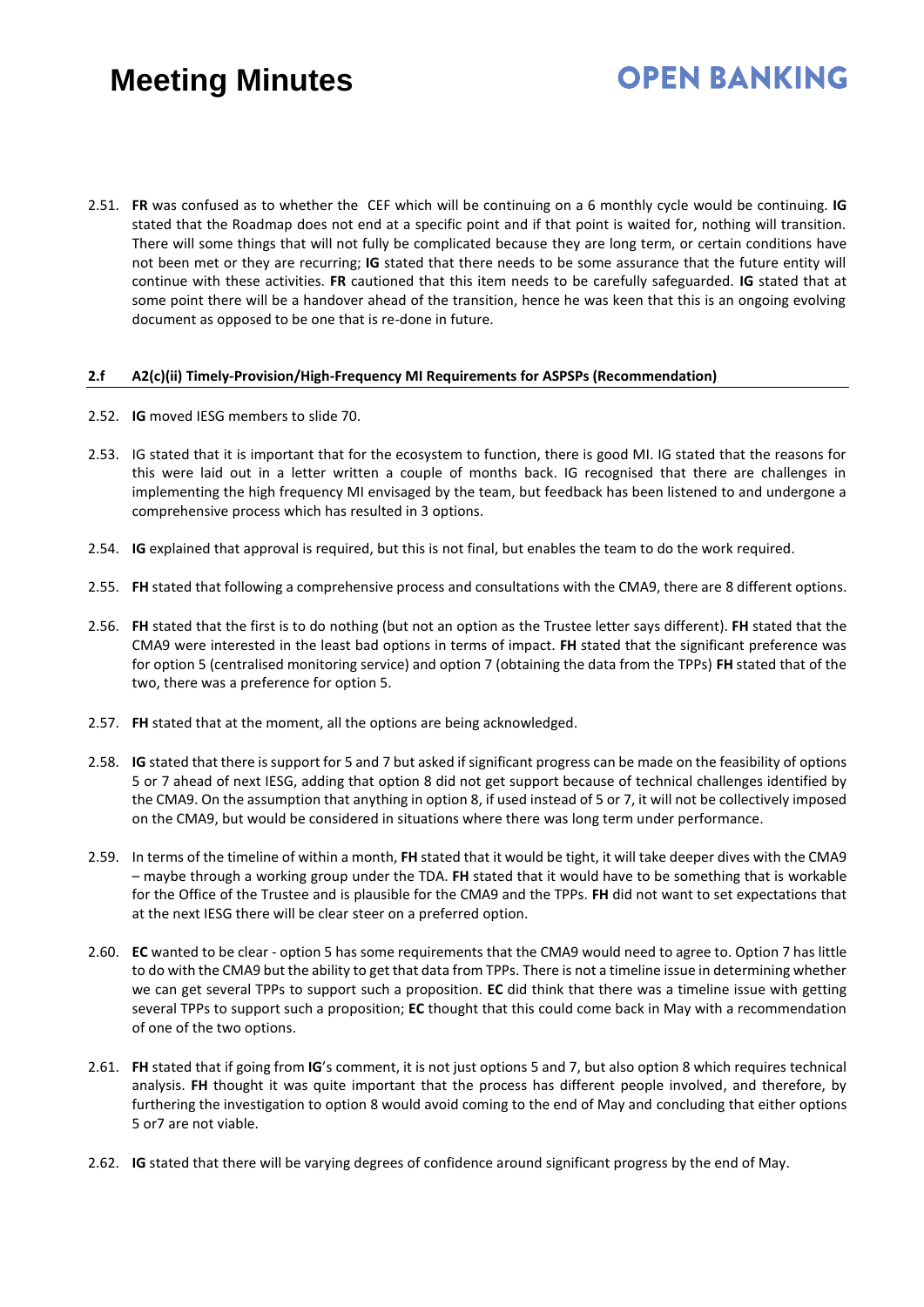# **OPEN BANKING**

- 2.63. **MC** stated that there are questions of value that have not been answered. **MC** stated that this was meant to be concluded in October 2020 and therefore the progress is disappointing. If there is no feasible solution to be used, **MC** did not see how this could be used in future. **MC** stated that it has significant costs to the organisation.
- 2.64. **SW** had an observation on option 5. When this was done internally, the team had to jump through a lot of hurdles regarding financial crime and operational security and would not underestimate the practical considerations. **SW** encouraged the feasibility study with the CMA9 to start this week to be able to get a feasibility paper for the May IESG. **SW** had a question on option 8 – is that the same as the new MI submission mechanism built by OBIE (as this is still running in parallel to this).
- 2.65. **RR** stated that he keeps reading about how the OBIE will help remediate issues as a result of the MI but continue not to see how that works and therefore, he has to keep talking about benefits. **RR** stated that when they have an issue, the individual CMA9 fixes it and not the OBIE. **RR** stated that the OBIE can enforce banks (at the bilaterals) to provide MI but does not require real time or interface. In terms of the presentation of the paper, **RR** struggled to recognise how these options 5 or 7 have positive support. **RR** did not agree with the scoring and counted LBG out of it. **RR** stated that option 5 is a big deal and was not supportive of it.
- 2.66. **HP** stated that HSBC had supported option 5 in the OBIE questionnaire, but reflecting on the wider discussion option 7 seems to be the most sensible and pragmatic way forward. **HP** was concerned about the level of security and contractual obligations of option 5.
- 2.67. **IG** shared **MC**'s frustration as it seemed at the outset that it was going to be straightforward. **IG** did not think the problem was with the problem statement but with the solution. **IG** stated that all the CMA9 must be monitoring on their own end, otherwise they would not know the problems. **IG** felt that the process was comprehensive. **IG** asked for confirmation that the top-level metrics of 7 out of 10 and 9 out of 10 had support. **IG** also asked if the MI data appliance the same as the internal one.
- 2.68. **FH** stated that the data submission appliance is different it is a more effective and secure way of submitting exactly the same MI as sending these manually by email is not safe. **FH** stated that this was signed off and the tool has been built and it is now time to find an effective way of moving this forward. In terms of the accuracy of the feedback, **FH** was concerned because the participants from LBG and HSBC are expressing a preference for option 7 as opposed to option 5, however, the feedback given before her time but seemed to be confirmed, especially as this was direct quotes from the banks.
- 2.69. **RR** stated that it could be that the responses might be mixed up.
- 2.70. **IG** stated that there is a lot of confusion around this the whole point of options 5 and 7 was that they were meant to be low cost and implementation requirements for the CMA9. On the basis of what has been heard at the meeting, **IG** asked **FH** to carry on assessing the feasibility of these. **IG** encouraged discussions on option 8 and encouraged the CMA9 to concentrate on red flag issues to prevent time wasting.
- 2.71. **FH** stated with regard to option 8 that using TDA was a good way to formulate a group to discuss this. **IG** agreed, stating that it would not be IESG – TDA would be appropriate.
- 2.72. **IG** agreed with the recommendations on the basis of the steer provided and asked **FH** to keep this at a high level but with the ability to object on specific grounds.

*APPROVAL – IESG\_APR\_LOG\_103 -* **A2(c)(ii) Timely-Provision/High-Frequency MI Requirements for ASPSPs** *Recommendations:*

*1. OBIE to carry out detailed specification of option 5 and identify potential providers of the centralised service. Subsequently the CMA9 should provide an impact assessment regarding option 5, specifically on enabling the provision of test accounts in their production systems which can support ongoing access for both AIS and PIS.*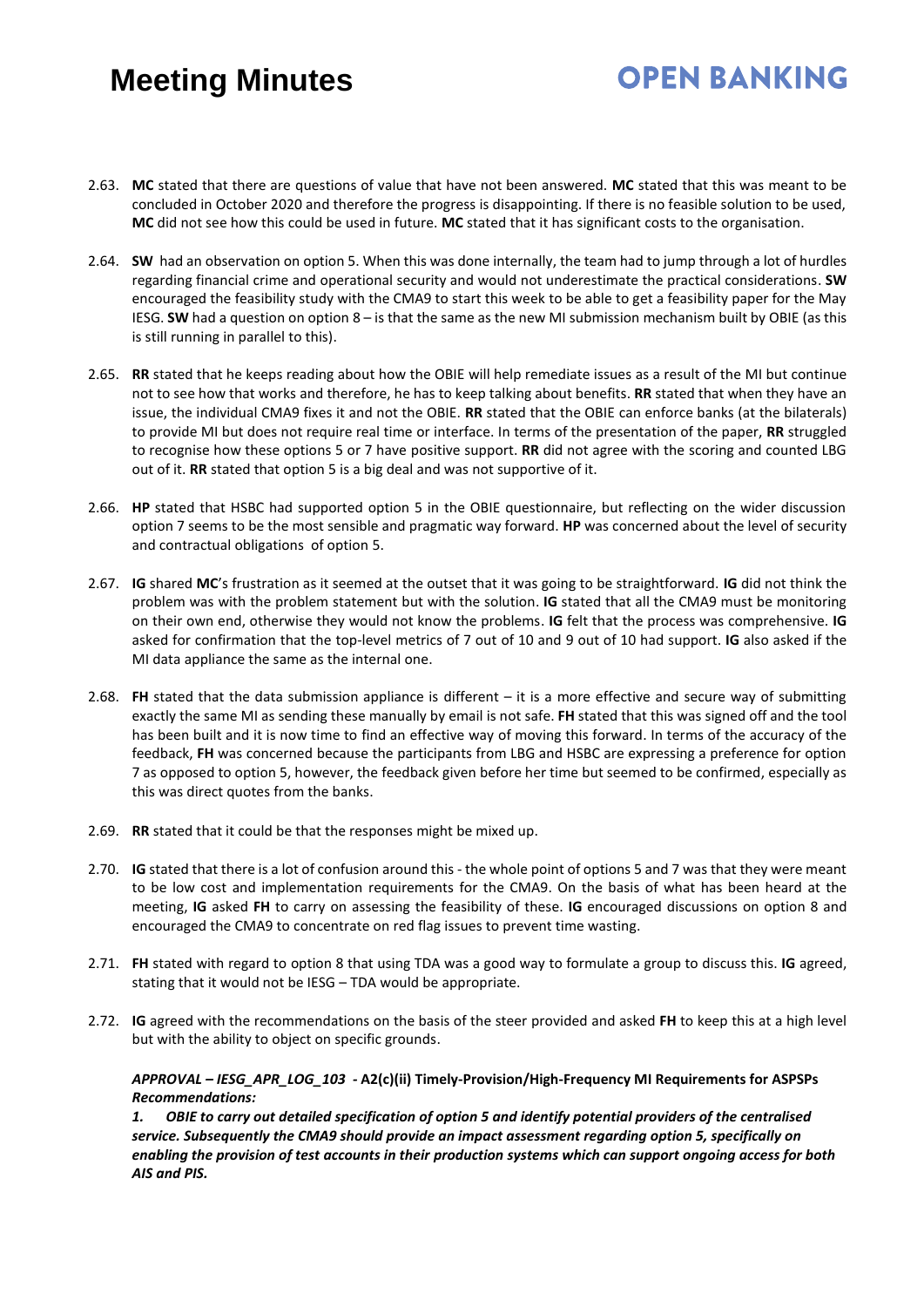*2. In parallel OBIE should progress discussions regarding option 7 with TPPs who are willing and able to support this. Subsequently the CMA9 should provide an impact assessment regarding option 7, 3. OBIE should provide more detailed specifications and a delivery plan for the MI Data Appliance, Subsequently the CMA9 should provide an impact assessment regarding option 8.*

**OPEN BANKING** 

#### **2.g End User Risk Committee (EURC) Update (Verbal Update)**

2.73. *This was not discussed due to a time lapse but email communication with an update was sent out to IESG members on Thursday, 06 May 2021.* 

#### **3.a AOB - EBA Guidelines re AML**

- 3.1 **IG** handed over to **GB** who handed over to **HP**.
- 3.2 **HP** stated that AML applies to all payment service providers PISPs, CBPIIs and AISPs all fall within the money laundering regulations. The obligations set out can be summarised thus – the customer due diligence and in some cases simplified due diligence on all business relationships a PSP has with the end consumer (this varies between ASIP and PISP) is reasonably onerous on the TPP and gives little benefits to the ecosystem from a financial crime perspective. **HP** stated that in some instances, PISPs have to undertake full ID & V of the end consumer paying for an item during the journey and if compared with a debit card, there is no reason for the customer / merchant to choose Open Banking.
- 3.3 **HP** stated that the FCA have recognised this and have taken to HMT for review. **HP** stated that the ask is for an update from FCA on what the next steps are, and if there is anything that IESG members here can do to help FCA and to inform next steps.
- 3.4 **TR** stated that that the FCA have conveyed thoughts to HMT and waiting for them to decide. **CN** was happy to have a follow up call and update at the next meeting.
- 3.5 **TS** stated that it is about distinguishing AIS from PIS from AIS, the relationship is for access to information and there are at least two versions of the story that these were never to be captured. **TS** stated that PSD defines AIS and PIS as payment services and therefore they fall within the scope of AML. On PIS, **TS** stated that it is about having a risk-based approach as requiring the end user to perform a CDD is destructive.

#### **3.b AOB – Future Consultation and Transition**

- 3.6 **BR** stated that this extended period for consultation ended and 15 April and they were fairly substantial. BR stated that they are in the process of reviewing and analysing / considering what people said and the submissions will be posted on the CMA website next week which usually gives rise to a second wave of comments (**BR** asked IESG members to feel free to comment). Re timing, BR stated that this is being considered within the context of the legal powers of the Order, whilst at the same time, trying to be as helpful as possible to other open projects such as smart data and open finance, neither of which are within the CMA power influence.
- 3.7 In addition to reviewing the feedback, **BR** stated that the CMA would be talking to other sponsors. **BR** expected that a decision would be reached in late May / early June 2021. **BR** added that in some cases, clarification of feedback will be sought and also inviting some parties for meetings where required.
- 3.8 **IG** asked if there will be preliminary decision. **BR** stated that the CMA are operating outside of statutory provision of timetables and depends on what the ultimate decision makers will deem appropriate.
- 3.9 **PM** stated that in advance of the CMAs decision, it was agreed that certain transition activities should begin on a no-regrets basis and that the transition should be able to run in parallel to the completion of the Roadmap. **PM**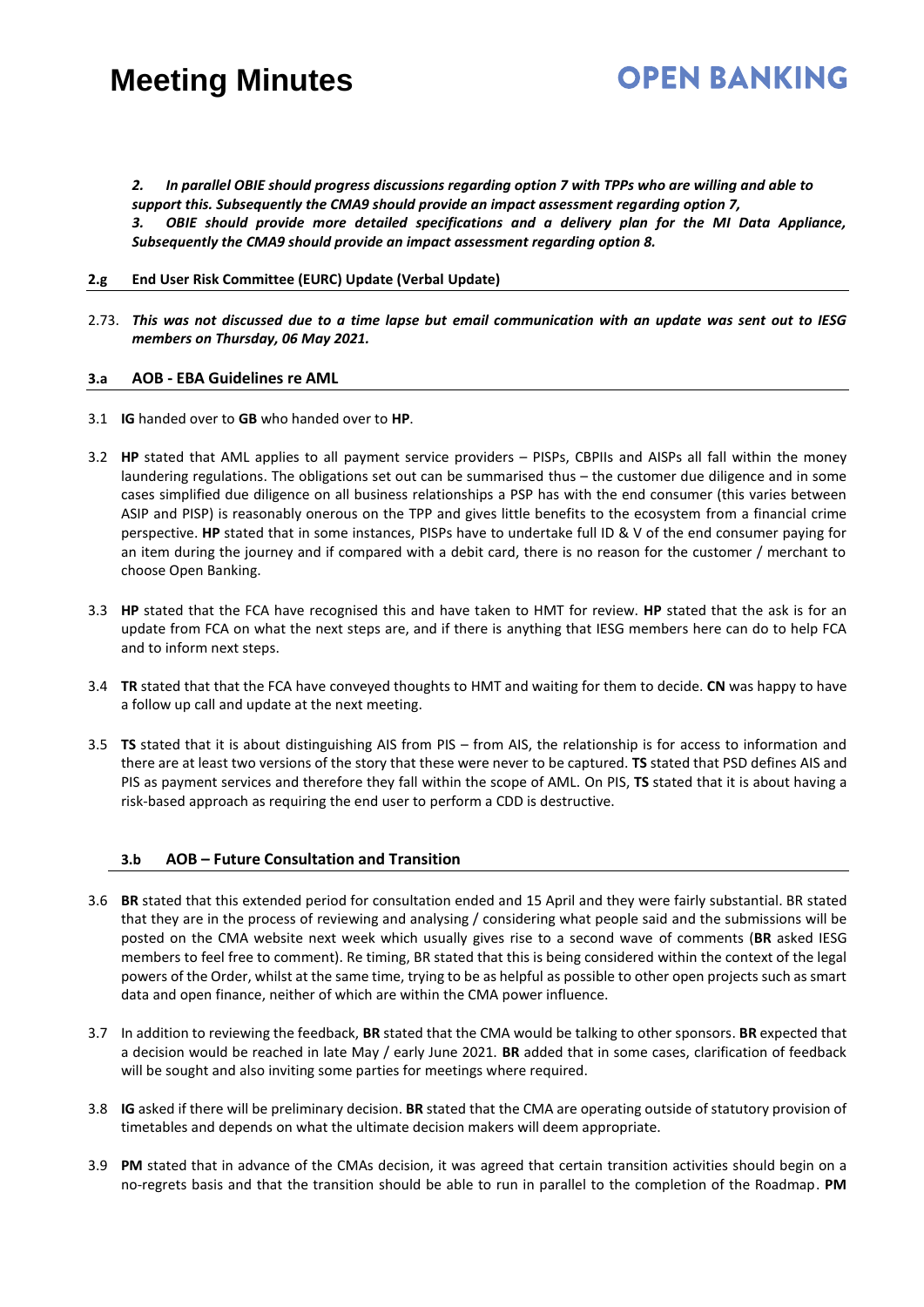# **OPEN BANKING**

agreed that the completion of the Roadmap is top priority and it has been agreed with **BR** and **IG** that if there were to be a risk to the Roadmap, the CMA would pause transition activity.

- 3.10 PM noted that in order to move the transition process forward, it was agreed that an open banking transition group would be established to provide governance for transition activities, **PM** stated that this is not the board of the future entity, but a delivery group – the purpose will be to guide this transition to an industry successor body and it will have authority delegated to it by the OBL board, and will have a budget and be able to contract with third parties.
- 3.11 **PM** talked about the proposed membership CMA, Trustee, a senior member of OBIE, two representatives of the CMA9, a representative of the trade body, a CMA9 representative, end user representative and a transition lead. PM stated that the transition lead will chair. In terms of the initial no-regrets task, the group will have a delivery focus, and this would be neutral to the outcome. UK Finance have been asked to provide an interim secretariat and asked **IG** for support from the PMO office.
- 3.12 **PM** wanted to send out an invitation for an expression of interest later today (28 April 2021) and will be inviting all to respond to Tessa Lyndon-Skeggs.
- 3.13 In addition to IESG, **PM** stated that an expression of interest will be sent to other relevant trade bodies.
- 3.14 **FR** was interested to hear about the future transition arrangements but was confused because IESG members are still waiting for the CMA to provide its response to the feedback given – secretariat from UK Finance but will be housed in Open Banking. **FR** wanted a clear answer from the CMA on whether permission has been given to progress this. FR suggested that this work should be done by OBL itself or an independent group as a feedback to the consultation. **FR** wanted to know what the relationship of the CMA to this group is.
- 3.15 **TS** echoed **FR**'s points and wanted to know the basis under which this is set up. **TS** stated that the idea that it set up by UK Finance, and one trade body membership who is decided upon by the core membership feels like a step backwards.
- 3.16 **MCH** echoed **FR** and **TS** premature, lacks independence and wholly inappropriate.
- 3.17 **GL** wanted to talk about the timing IESG members heard from **BR** that the process that he's running will complete end of May / beginning of June and thought that the decision should be awaited. Considering that this has been ongoing since the summer of 2016, **GL** did not think that a few weeks was a long time to wait. From FDATA's perspective, GL did not want to miss out but did not think that the design of this is being led by a trade association and FDATA would need to apply as another trade association. **GL** thought that this was unacceptable.
- 3.18 **IG** stated that IESG members have maintained a good working relationship but cannot disregard the comments made but perhaps a call with **BR** after this to discuss would be appropriate.
- 3.19 **BR** stated that the CMA has decided to participate in the group that UK Finance is setting up on a no-regrets basis, the group will not decide what the outcome of the consultation as it is entirely a matter for the CMA.
- 3.20 **IG** reiterated that this is not a decision-making group, rather it is an execution group based on the blueprint that the CMA would provide in due course.

*ACTION – IESG\_2021\_301\_499 - IG proposed a meeting with the CMA and UK Finance to decide on the way forward with the transition group and to ensure that this is done correctly taking stock of the feedback from IESG members. Due Date – 27 May 2021*

#### **4 CONCLUSION**